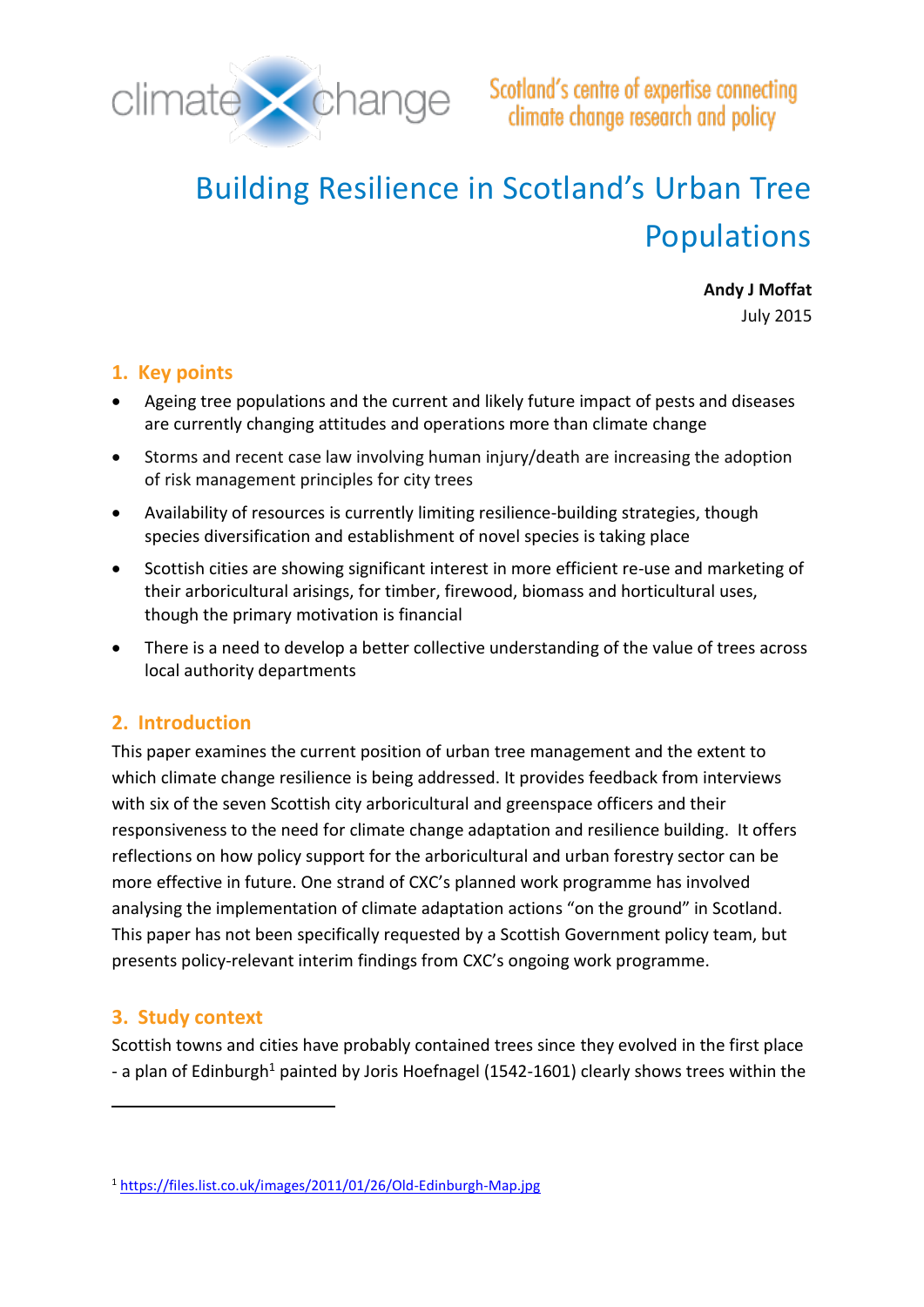walled city in the 16th Century whilst the map of Aberdeen (c.  $1661$ )<sup>2</sup> by James Gordon (1615-1686) depicts an intimate association of houses and garden trees (though there is no evidence of street trees at this time). Trees probably provided a visible and spiritual link to the countryside, and were regarded as valuable components of the urban landscape. Almost certainly, fruit trees in private gardens were cultivated to provide food, and some may have been exploited for firewood.

The areal extent and actual number and type of trees and woodlands in Scottish towns and cities today is unknown as there is no national process for these data collection. As an estimate, the first analysis of urban greenspace extent in Scotland (areas of more than 3,000 people with a 500 m buffer around the settlement area) was estimated by Greenspace Scotland (2009) at 84,870 ha: 30% domestic gardens, 28% natural and semi-natural greenspace, 9% public parks, 15% amenity greenspace, 13% sports areas and 5% other (play spaces, allotments, green corridors, burial grounds and civic spaces) (Davies et al., 2009). Most but not all of these urban land classes are likely to contain trees to some extent, and this classification doesn't include roads and streets where many urban trees are located. For example, a recent estimate suggests there are 8,550 street trees in Edinburgh (Edinburgh City Council, 2014) amongst an estimated total of 638,000 (Hutchings et al., 2010). The disposition of different types of greenspace, and hence opportunities for trees and woodland cover varies significantly between urban areas in Scotland, the result of differing topography, geology and landscape evolution. Figure 1, from Davies et al. (2011), shows this well.





<sup>2</sup> <http://maps.nls.uk/view/74400885>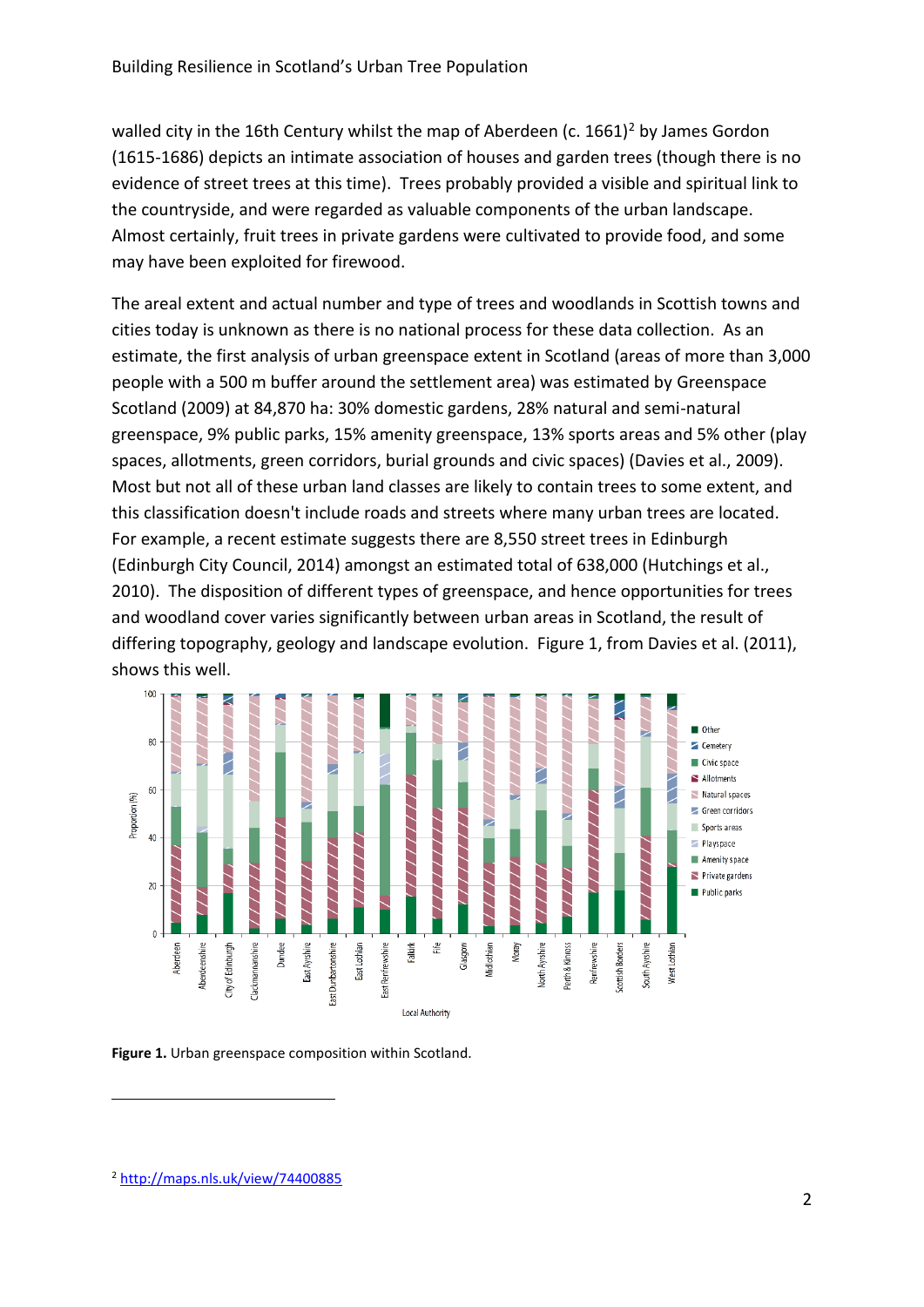Interestingly, the classification adopted by Greenspace Scotland doesn't include urban woodlands or forests, yet these exist in significant amounts in and around some Scottish cities. Indeed, the Scottish Government 'Woodlands In and Around Towns' (WIAT) initiative recognises the importance of this type of greenspace for public benefit. Since 2005, WIAT has promoted the increase and improvement of woodland at these locations through the allocation of £50 million for relevant projects. This has resulted in 11,000 hectares of neglected woodland being brought into active management, and 1,400 hectares of new urban woodland created (Forestry Commission Scotland, 2011).

In this small study, Scottish cities were selected as having the greatest opportunity to demonstrate how resilience building was being taken forward - several have already published Tree Strategies (see Section 7.1). Focus on this sample group was considered to be more efficient in identifying opportunities to resilience building in urban areas than seeking to erect a sampling strategy across the range of different sized towns and cities. However, it will obviously be necessary to consider the applicability of the study findings in context.

## **4. Urban tree and woodland ecosystem services**

The Millennium Ecosystem Assessment (2008) and UK National Ecosystem Assessment (2011) frameworks have allowed us to examine possible goods and services that ecosystems can, or could, deliver. Following the model for forestry (Quine et al., 2011), Table 1 has been produced to demonstrate goods and services particularly relevant to urban trees and woodlands in Scotland.

| Provisioning     | <b>Examples of delivery</b>                               | <b>Regulating Services</b> | <b>Examples of delivery</b>                                                |
|------------------|-----------------------------------------------------------|----------------------------|----------------------------------------------------------------------------|
| <b>Services</b>  |                                                           |                            |                                                                            |
| Urban            | Provision of cut timber materials for use in commercial   | pollution mitigation       | Capture of atmospheric pollutants in tree canopies                         |
| woodlands for    | and domestic enterprises                                  |                            | and consequent reduced exposure for humans,                                |
| timber           |                                                           |                            | buildings etc. Woodland cover to stabilise                                 |
| production       |                                                           |                            | contaminated brownfield land and hinder the                                |
| - for            | Use of timber as an alternative for other building        |                            | pathways between source and receptors                                      |
| construction     | materials such as steel and concrete in order to reduce   |                            |                                                                            |
| / substitution   | use of fossil fuels                                       | soil protection            | Tree cover can offer protection from soil erosion                          |
| $-$ for          | Arboricultural arisings (e.g. chips, stumps and roots) as |                            | and slope failure                                                          |
| bio/woodfuel     | fuel for heat and power plants, as domestic firewood      | flood and water            | Trees and woodlands moderate rainfall events and                           |
| $-$ for          | Arboricultural arisings as mulch materials                | protection (as part        | river and stream hydrographs, delaying and                                 |
| horticulture     |                                                           | of SUDS)                   | reducing flood events                                                      |
| Forests for non  | Non-timber forest products (NTFPs) for domestic use,      |                            |                                                                            |
| timber           | for example berries, nuts, honey and fungi                | carbon                     | Urban trees and woodlands can help store                                   |
| products         |                                                           | sequestration              | terrestrial carbon in above-ground components                              |
|                  |                                                           |                            |                                                                            |
| Cultural         | <b>Examples of delivery</b>                               |                            | and soils                                                                  |
| services         |                                                           |                            |                                                                            |
| social cohesion, | Trees and woodlands are valuable for personal             | climate (change)           | Tree canopy cover can provide cooling and shade                            |
| personal         | enlightenment, and as places or catalysts for social      | mitigation                 | for urban dwellers and help dampen the effects of<br>the urban heat island |
| strength         | activity and cohesion                                     |                            |                                                                            |
| amenity/         | Urban woodlands are open to the public for the            | archaeological             | Trees can prevent destructive agents from                                  |
| recreation/      | enjoyment of outdoor pursuits and recreational            | protection                 | damaging or destroying archaeological evidence                             |
| health           | activities.                                               | <b>Supporting services</b> | <b>Examples of delivery</b>                                                |
| landscape,       | Trees and woodlands increase the diversity of urban       | Soil formation.            | Trees facilitate soil formation and other                                  |
| historic         | landscape character                                       | nutrient cycling,          | biogeochemical processes essential to life                                 |
| environment      |                                                           | water cycling,             |                                                                            |
| education        | Urban woodlands are increasingly harnessed for their      | oxygen production          |                                                                            |
|                  | educational value in 'Forest Schools'                     |                            |                                                                            |
| inspiration for  | Trees have been perpetual motifs in fine art, and         | biodiversity               | Trees and woodlands provide habitat for a wide                             |
| the arts         | influenced many other art forms                           |                            | range of fauna and flora                                                   |

**Table 1.** Ecosystem goods and services from urban trees and woodlands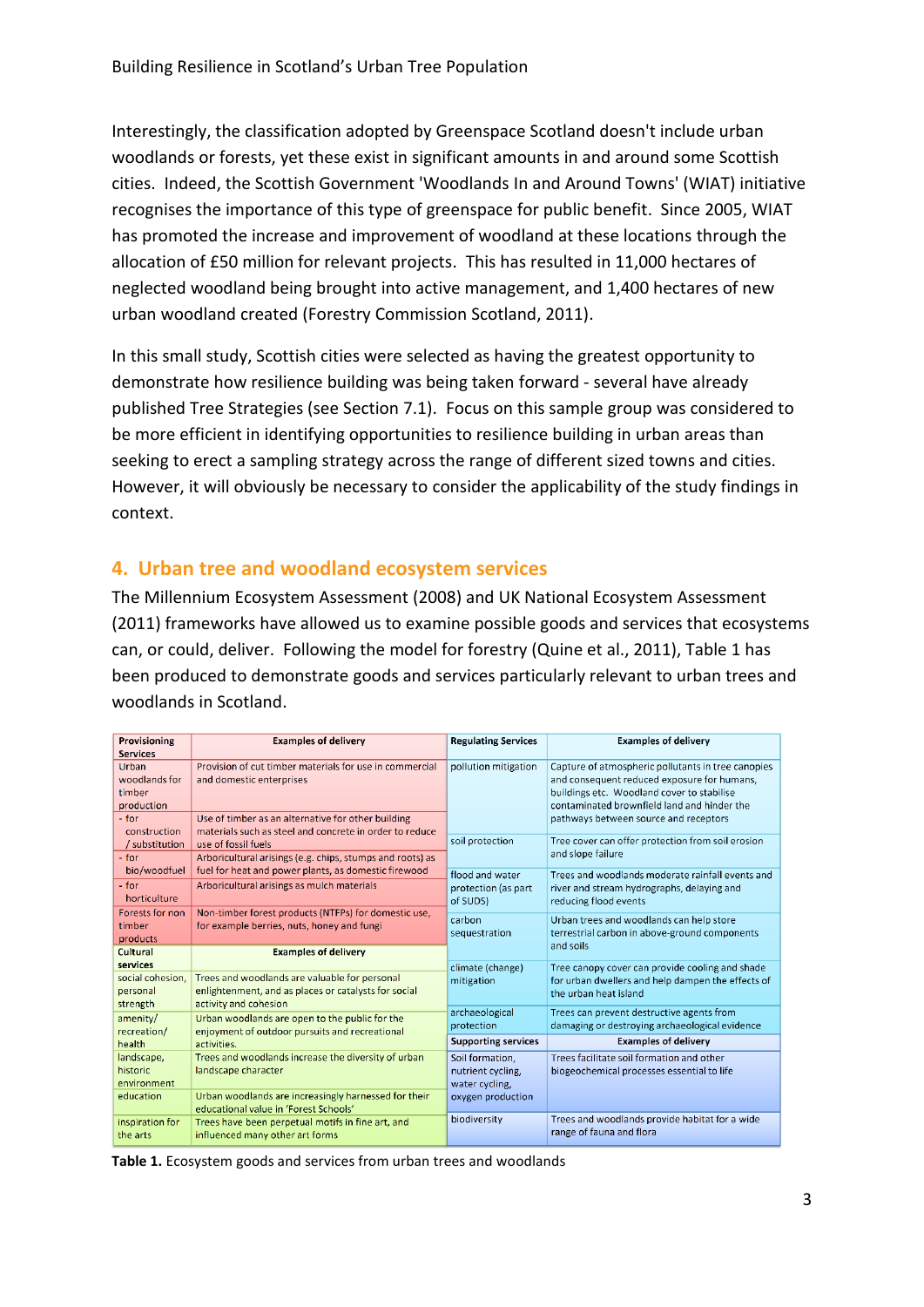Traditional services such as enhancing landscape character are included in the Table, but there are many others. Some, such as carbon sequestration, biomass production and climate mitigation, are particularly relevant to the role of urban trees in helping society adapt to climate change. There has been considerable research in seeking to understand the potential and actual delivery of many of these services - two recent reviews for greenspace or Green Infrastructure in general have been produced by Bell et al. (2008) and Forest Research (2010). Others have focused on delivery by urban forests, e.g. Thomas and Geller (2013). Indeed, valuation tools based on urban woodland ecosystem services such as 'i-Tree<sup>13</sup> have been tested in both Edinburgh (Hutchings et al., 2012) and Glasgow (Rumble et al., 2015). Recent climate change adaptation and planning policies make specific reference to the role of street trees and their support for "helping Scotland to mitigate and adapt to climate change" and refer to specific ecosystem services such as cooling, flood alleviation and recreation (Scottish Government, 2014a; 2014b). Nevertheless, the utility of the ecosystems framework in arboriculture and urban forestry at city level in Scotland has yet to be fully established.

# **5. Tree and woodland vulnerability**

To date, most interest in tree and woodland vulnerability, and adaptation responses to increase their resilience, has come from the forestry and conservation sectors. A recent review has identified the largest likely effects of climate change on Scottish forestry (Ray, 2008). Scottish Natural Heritage (SNH) have also reviewed the likely impacts of climate change on nature, including native woodland (SNH, 2012). Forestry Commission Scotland (FCS) has had policies related to climate change for several years, the latest of which are presented in the Climate Change Programme (FCS, 2013). However, there appears no national equivalent focal point from which Scottish urban tree resilience is directed.

For Scottish woodland and forest trees, climate change is expected to pose several risks, based on the following impacts:

- summers will become warmer and winters milder;
- the rainfall distribution will change, leading to drier summers in eastern Scotland, particularly the eastern and south-eastern lowlands, and wetter winters in eastern Scotland;
- increased frequency of high-intensity rainfall leading to increased occurrence of landslips, wetter soils, soil erosion, and sedimentation of watercourses;
- decreased winter cold, and fewer frost days;
- changes in wind climate, with more frequent strong winds

from Ray (2008)

<sup>3</sup> <https://www.itreetools.org/>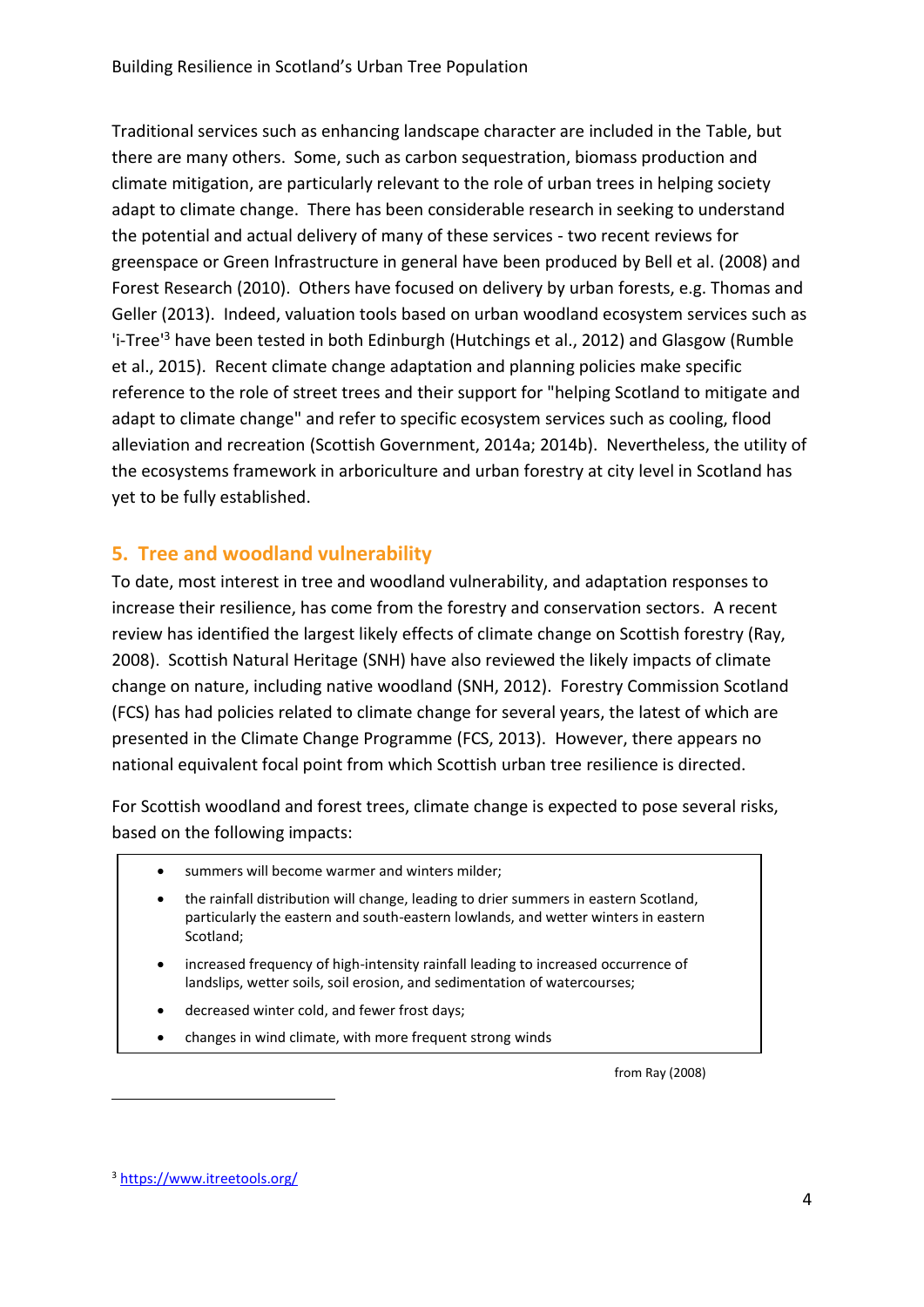The main effects on trees from these changes are expected to be on tree survival and growth, especially for species close to their ecological limit. In addition, changing climate is expected to affect the likelihood of attack by pests and pathogens (see below). Extreme weather events such as droughts, floods, storms or wildfires will also impact on Scottish trees to variable degrees.

Trees in urban woodlands and forests can be expected to experience similar changes in climate over the next few decades. However, there are some particular differences between rural and urban microclimates, the most well-known of which is the Urban Heat Island (UHI) effect. This is due to the absorption of heat by roads and buildings with the result that cities can be several degrees warmer than the surrounding countryside, especially at night. The UHI effect has been noted and studied in several Scottish cities, including Glasgow (Emmanuel and Krüger, 2012) and Edinburgh (Mackinnon, 2013). So urban trees, especially those in streets, are likely to experience warmer conditions than their rural counterparts. Another significant difference is the amount of plant-available water provided by urban soils: compared to rural locations, many urban trees suffer from restricted rooting and grow in artificial or very disturbed soil substrates with poor available water capacity. Hence, drought can be exacerbated in these locations during periods of low rainfall. In contrast, waterlogging is often found in urban soils where compaction has occurred, or where poor drainage design has led to water ponding after heavy rainfall.

In addition to changing climate, trees of many species in Scotland appear to be increasingly susceptible to attack by insect pests and microbiological pathogens. In some cases, new threats have been due to plant trade, notably in the raising of trees in nurseries in mainland Europe where certain pathogens are endemic, and then the importation of the trees to be planted out in the UK. In other cases, the spread and damaging effects of pathogens may be exacerbated by climate change. Again, most study of these effects in Scotland has been on forest trees and those in native or semi-native woodlands. However, an important review of possible impacts of climate change on urban tree pests and pathogens was provided by Tubby and Webber (2010). This identified that "climate change is likely to lead to increased physiological stress in trees growing within urban areas that, in turn, will predispose trees to attack from a range of pests and pathogens. Climate change will also present a more favourable environment for many native and non-native organisms with the potential to cause harm."

In general, urban trees therefore seem to be at risk from the same general range of external threats as trees planted in countryside woods and forests. But there are two other sets of risks which are particular to the urban landscape. The first set reflects the fact that cities are dynamic and are constantly changing and regenerating. Development, changing road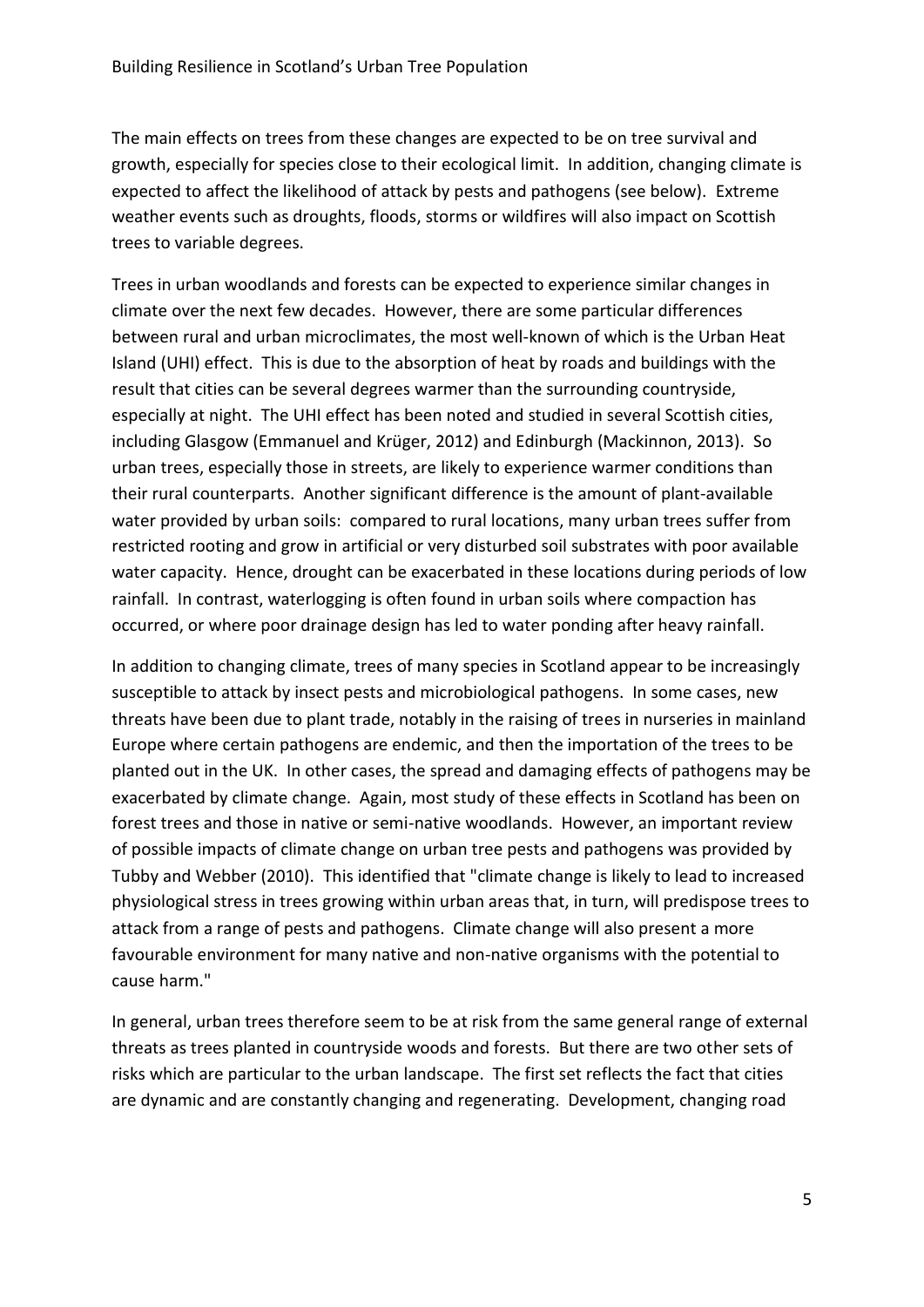layouts, installation of utilities, flood relief schemes<sup>4</sup> (and trams in Edinburgh<sup>5</sup>), and the changing fashions of garden design and horticulture all play a part in putting different elements of an urban tree population at risk. The second set relates to the legacy of decisions about urban trees taken in previous times. Air pollution, the use of salt for road de-icing and preference in particular tree species for landscape enhancement has meant that many towns and cities are now characterised by an ageing population of a limited number of tree species, some of which are now vulnerable to changes in climate or attack by pests and pathogens - or both! In Edinburgh, it is estimated that 15% or nearly 100,000 of its trees are deemed to be in a critical, dying or dead condition (Hutchings et al., 2012)<sup>6</sup>.

Finally, urban trees and woodlands are vulnerable to budgetary restraints and cutbacks, especially in recent recessionary times. A study for the Heritage Lottery Fund (2014) reveals that the Scottish Unitary Authorities that contributed to the study (nine out of 32) recorded an average reduction in the Parks budget of 18.2% from 2010 to 2012, and indicated an expectation of a further 10.8% reduction from 2014 to 2016. This general downward trend must be considered in the context of any scientifically drawn or policy related desire to perform resilience building activities for urban trees and woodlands.

# **6. Study methodology**

This report explores what resilience-building means for urban trees in Scottish cities. It is based on a review of policies and practices in the six largest cities. The study is based on literature review together with structured interviews with relevant personnel in each of the selected cities (Table 1). Three of these were face-to-face in the city arboricultural or parks department offices, and three were conducted over the telephone.

The interviews sought to clarify and gain evidence on the extent to which those responsible for city trees (including urban woodland and forest) were aware of the nature of the impacts discussed above, and to what extent they were able to respond in order to build resilience in the tree populations under their management. Building resilience is a major theme running through the Scottish Government Adaptation Programme (Scottish Government, 2014b), although the term 'resilience' is not defined. For the purpose of this study, the definition put forward by the Rockefeller Foundation (2009), as reproduced by the Royal Society (2014), is used as one with broad applicability:

<sup>4</sup> <http://www.bbc.co.uk/news/uk-scotland-edinburgh-east-fife-15838382>

<sup>5</sup> [http://www.hortweek.com/trees-lost-good-edinburghs-leith-walk-wake-tram](http://www.hortweek.com/trees-lost-good-edinburghs-leith-walk-wake-tram-debacle/arboriculture/article/1312917)[debacle/arboriculture/article/1312917](http://www.hortweek.com/trees-lost-good-edinburghs-leith-walk-wake-tram-debacle/arboriculture/article/1312917)

<sup>6</sup> <http://www.tree-time.com/about/>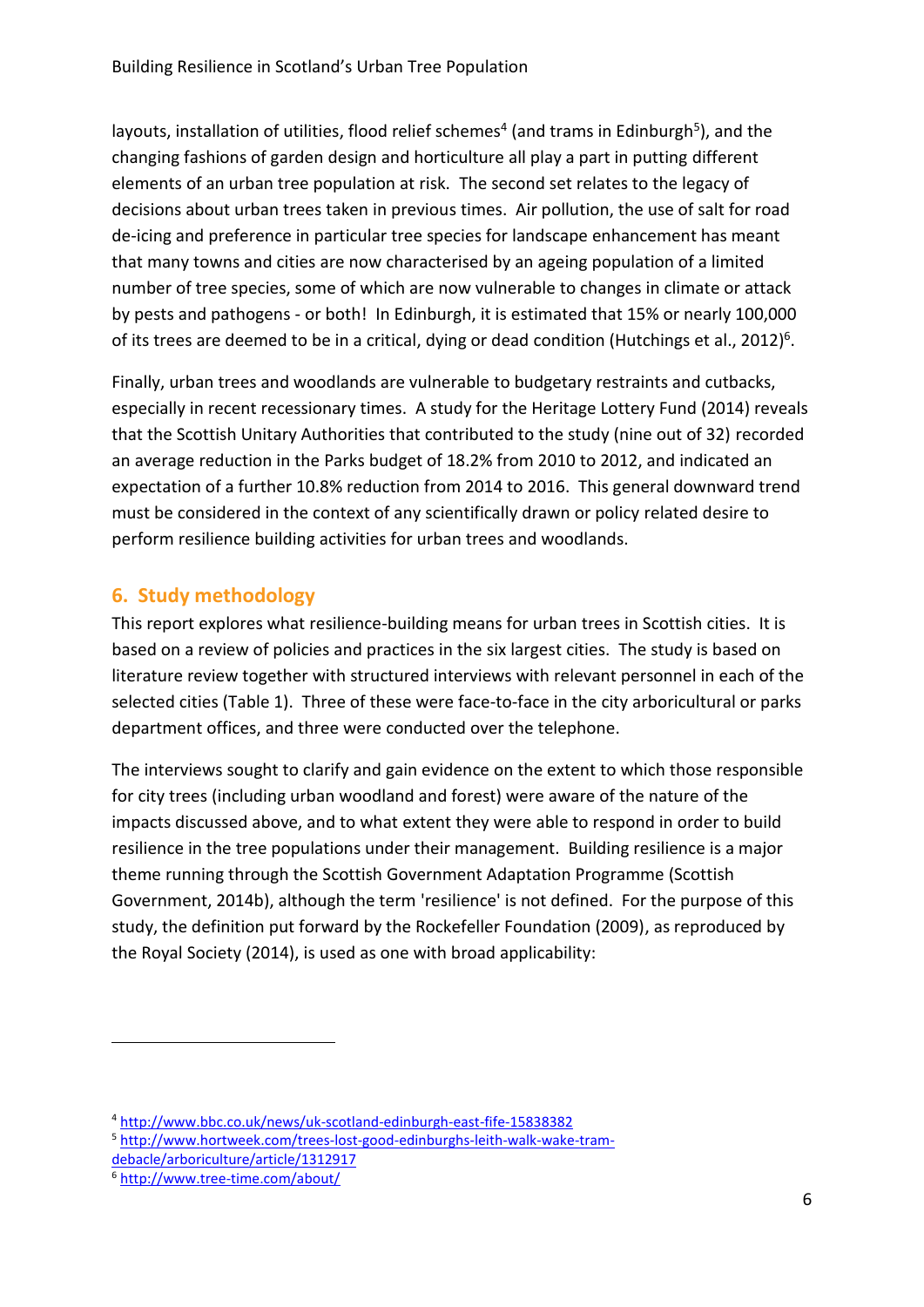'The capacity of individuals, communities and systems to survive, adapt, and grow in the face of stress and shocks, and even transform when conditions require it'.

Thus, resilience was studied in the context of preparedness for climate change, but also the other main threats discussed above. A major objective was also to examine resilience in the context of political (local), economic and social drivers, and to understand the constraints to resilience-building, and/or the opportunities for doing so. Opportunities included improving financial security for adaptation activities through diversification of income, notably by selling timber and timber products (e.g. fire wood, biomass chips). In this respect, the study also encompassed city attitudes and actions towards climate change mitigation, though this was not the main theme of the research project.

The willingness or ability to transform from the status quo was also explored through the questioning. A final objective was to investigate the nature of information or knowledge used by city arboriculturists to build resilience, and the distance in communication between practitioners and the research and policy communities. Interviews took between 45 minutes and one hour, 45 minutes to complete, depending on the available time that interviewees could give. Interviews were recorded and transcribed, and then analysed for relevance to the project research questions.

The preliminary results of the study were shared and tested amongst a group of twenty two Scottish urban tree professionals at a meeting in Glasgow on 12<sup>th</sup> June. A presentation was given to the Scottish Tree Officers Group (STOG) and time was allowed for feedback during and after the event.

# **7. Results**

Without exception, interviews generated invaluable information on how city managers currently approach arboricultural tree care and how they are adapting, or have adapted, their operations to take account of climate change and other impacts. There was a tangible energy around the subject of tree care, with all respondents taking a long term viewpoint in respect of the work they did. Although differences emerged between cities in the degree to which they have been able to take climate change related issues forward, a general similarity in ambition was apparent. Important points are grouped under the following main headings:

- modern arboricultural practice
- importance of climate change in affecting practice
- constraints to and opportunities for future resilience building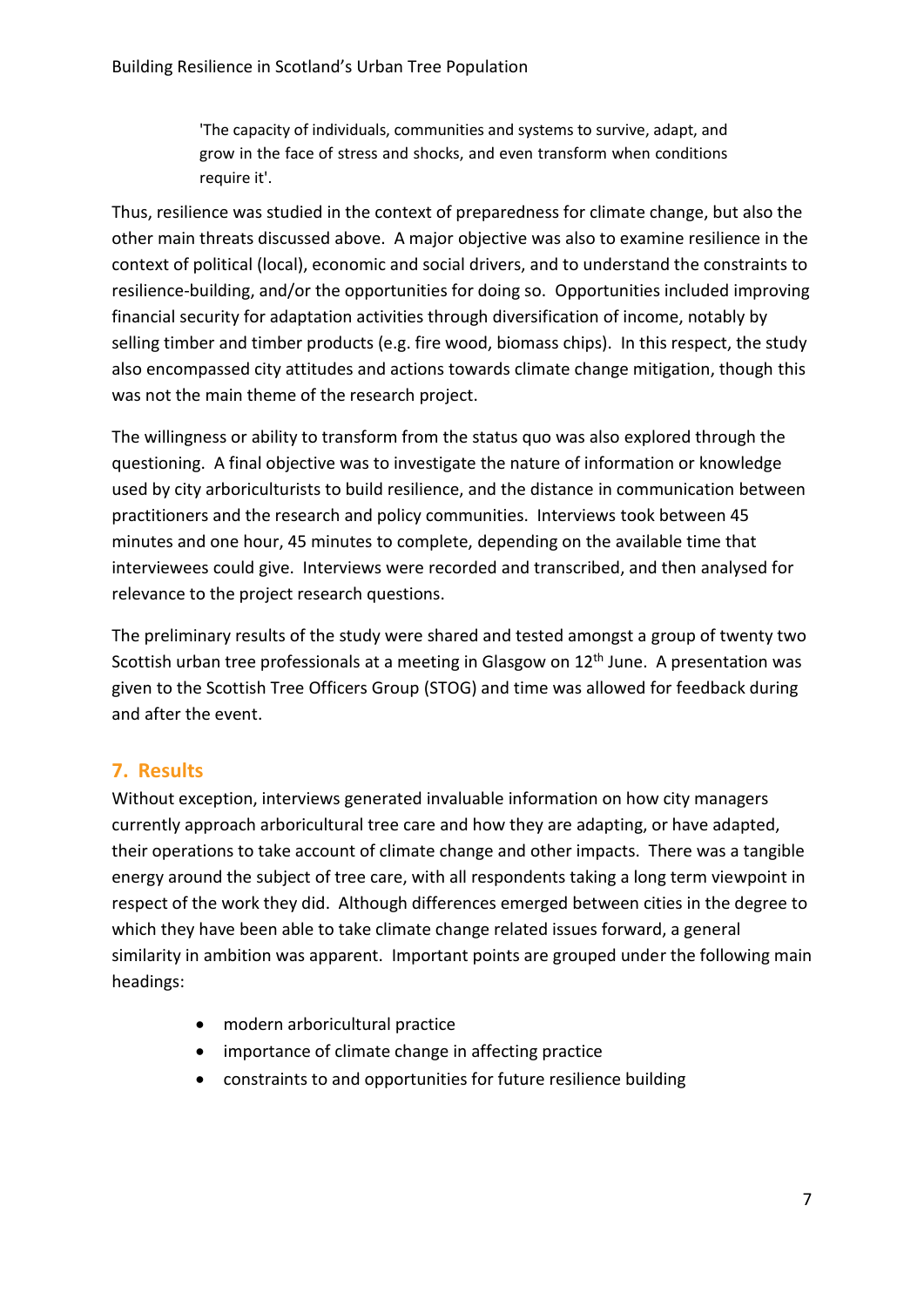|                     | Date           | Interviewees          | <b>City Department</b>                 |  |
|---------------------|----------------|-----------------------|----------------------------------------|--|
| 3rd March 2015<br>1 |                | Eric Hamilton,        | Forestry Officer, Environment, Dundee  |  |
|                     |                | Alison Anderson       | Greenspace Manager, Environmental      |  |
|                     |                |                       | Management, Dundee                     |  |
|                     |                | Lucy Ryan             | Greenspace Officer, Environmental      |  |
|                     |                |                       | Management, Dundee                     |  |
| $\overline{2}$      | 4th March 2015 | Paul Vine             | Trees and Woodlands Officer, Edinburgh |  |
|                     |                | Keith Logie           | Parks Strategy Manager, Edinburgh      |  |
| 3                   | 5th March 2015 | Richard               | Arboricultural Officer, Communities,   |  |
|                     |                | Nicholson             | Housing & Infrastructure, Aberdeen     |  |
| 4                   | 6th March 2015 | Andy Murray,          | <b>Natural Environment Officers</b>    |  |
|                     |                | <b>Graeme Golding</b> | (Arboriculture & Woodland), Glasgow    |  |
| 5                   | 11th March     | Amanda Ophof          | Forestry Assistant, Highland Council,  |  |
|                     | 2015           |                       | Inverness                              |  |
| 6                   | 26th March     | Fiona Melville        | Tree and Woodland Officer, Stirling    |  |
|                     | 2015           |                       |                                        |  |

**Table 2**. Diary of interviews

#### 7.1 Modern arboricultural practice

Care of street and woodland trees in Scottish cities requires both a look back at the past and an eye to the future. Respondents were very conscious of the large tree legacies they had responsibility for, many of which dated to Victorian times. In significant respects, it is the decisions made in the past which have helped to create the city's identity, for example in the choice of elms as a major component of trees in Edinburgh, Dundee and Aberdeen. Tree lined roads, avenues and parkland tree belts consisting of single tree species are also features which were designed purposefully and which now impose themselves on the city as large landscape features. It was evident that some arboricultural officers saw it as their duty to uphold city tree traditions as far as it was possible or practicable. This implies that for many, city trees have a particular and important function in the landscape, and care and maintenance are deployed to this end. Dundee City Council (2009) state this well:

"The management of Dundee's trees and woodland management has focused mainly on providing an attractive resource for residents (whilst generating small amounts of income from marketable produce including timber)."

On the other hand, all arboricultural officers recognised that their jobs were not solely about preservation, and that this policy would fail in the face of pressures such as climate change and pests and pathogens. It was clear that they wished to respond to these new challenges and to maintain or even expand city tree populations during the time they had responsibility for them.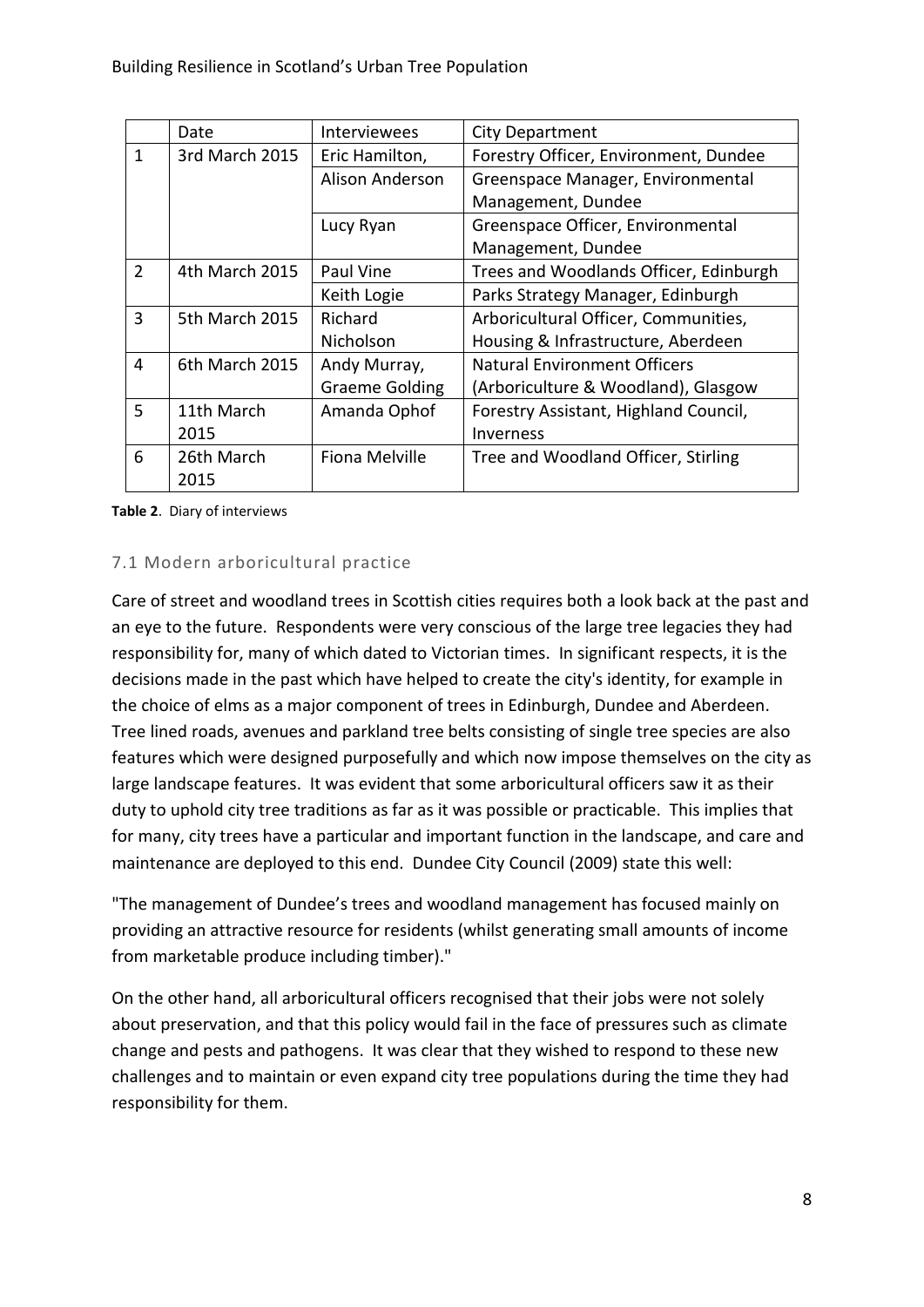Some cities have specific Tree and Woodland Strategies or Action Plans (for example, Edinburgh (Edinburgh City Council, 2014), Aberdeen (Aberdeenshire Council, 2005), Dundee (Dundee City Council, 2010)), Stirling & Clackmannanshire (Stirling & Clackmannanshire Councils, 2014), whilst others are actively developing them (e.g. Inverness). Others have tree and urban forestry policy statements or objectives, for example Dundee (Dundee City Council, 2009) and Stirling (Stirling Council, 2012), or authoritative guidance which includes urban tree issues (Glasgow City Council, 2013). All these publications make some reference to climate change adaptation, mitigation or both, though none are centred on these issues. Nevertheless, all are valuable in identifying the importance of trees for urban liveability, now and in the future.

A consistent driver for modern arboricultural management is related to risk, perceived or real, of damage to life and infrastructure. In some quarters within city authorities, trees appear to be regarded as assets of questionable value. Under both civil and criminal law, city councils have responsibilities for the health and safety of those on or near land on which trees are situated and have potential liabilities arising from the falling of a tree or branch. The civil law gives rise to duties and potential liabilities to pay damages in the event of a breach of those duties. There is also risk of prosecution in the event of an infringement of the criminal law (National Tree Safety Group, 2011). This has led to the installation of asset management systems for city trees in Scotland<sup>7</sup>, such that safety inspections can be programmed in relation to danger to human health and property damage. Several cities already have these systems installed, others are in the process of doing so, though lack of resources is slowing progress of surveying all city trees for addition to the database behind the system. Recent storms (generally perceived to have increased significantly in the last five years) and an ageing tree population more prone to storm damage, are reasons why these systems are now so prevalent. In addition, shrinking resources have focused managers' minds towards stratifying tree safety inspections based on risk and prioritising inspections where these matter most.

As well as managing risk, other relevant arboricultural responsibilities include maintaining and replacing existing tree stocks, resisting pressures to reduce tree numbers and seeking opportunities to plant more trees. There has been a trend towards losing more street trees than are planted or replanted (Edinburgh City Council, 2014), in line with that in other parts of Britain (e.g. Britt and Johnston, 2008).

The ecosystem framework (e.g. as advanced by UK National Ecosystem Assessment (NEA), 2011) does not appear to be important as a general driver for considering Scottish urban

<sup>&</sup>lt;sup>7</sup> For example[: http://www.pbinsight.co.in/products/data-management/business-intelligence1/confirm1/](http://www.pbinsight.co.in/products/data-management/business-intelligence1/confirm1/) and <http://www.ezytreev.com/>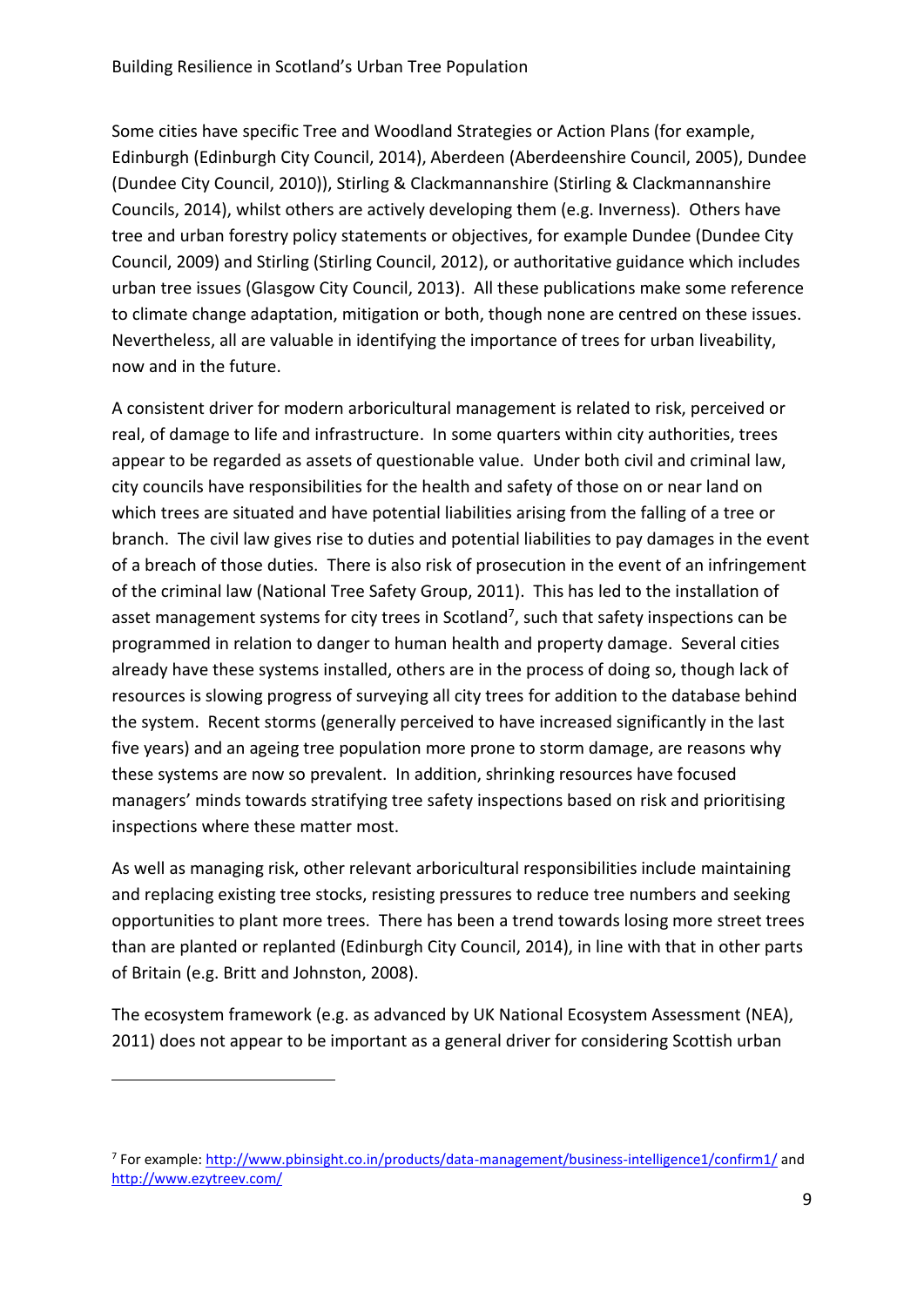tree priorities and policy drivers. However, in Edinburgh and Glasgow, information from the i-Tree surveys has catalysed ecosystem thinking in these cities, and encouraged other cities to think about commissioning an i-Tree survey in the future, if resources allow. The ecosystem framework is conspicuous in its absence from the strategy documents briefly described above, though most predate the publication of the NEA.

Further information on the role of local authorities in managing trees in Scottish towns and cities is provided in Van der Jagt and Lawrence (2015).

## 7.2 Importance of climate change in affecting practice

Most respondents were aware of climate change as being of national relevance but suggested that it was difficult to ascribe particular changes in weather to climate change in their cities. Storms were most commonly linked to a climate change driver, and only in Edinburgh were droughts and heavier rainfall events also identified as of probable climate change origin. Thus, tree condition and growth were largely considered to be unaffected by climate change to date, though heightened public awareness was mentioned as a possible reason why cities needed to be more vigilant with regard to storm damage (see above).

Irrigation doesn't generally take place and isn't yet seen as a necessary step in tree establishment. However, there was widespread interest in the use of cellular tree installation systems<sup>8</sup> which facilitate rainwater recharge into the tree rooting zone, and some experience (e.g. in Dundee, Glasgow, Stirling) of using them in a limited way. A significant study examining the retrofitting of these and other green infrastructure engineered systems has recently been undertaken in Glasgow (Irving et al., 2014).

Of greater importance to arboricultural officers was the current and likely future impact of tree pests and diseases, though some linked the impact of some of these to climate change. In the east of the country, Dutch Elm Disease (*Ophiostoma novo-ulmi*) is considered the greatest threat to city tree landscapes, given that wych elm constitutes 19% of "all the native tree area in Dundee City" (Dundee City Council, 2009) and 4.5% of total tree cover in Edinburgh (Edinburgh City Council, 2014). Other diseases mentioned as of future significance were Chalara ash die-back (*Hymenoscyphus fraxineus*), Dothistroma needle blight in pines (*Dothistroma septosporum*), Phytophthora diseases of larch (*Phytophthora ramorum*) and Lawson cypress (*P. lateralis*). All these diseases are terminal and thus could have major impacts on city trees.

All respondents expected climate change to have an impact on their sector in future years, most notably in affecting the health and viability of tree species, especially those at the edge

<sup>&</sup>lt;sup>8</sup> For example[: http://greenblueurban.com/product\\_item/arborflow/](http://greenblueurban.com/product_item/arborflow/) or [www.infragreen-solutions.com](file:///C:/Users/Andy/CXC%20urban%20resilience/www.infragreen-solutions.com)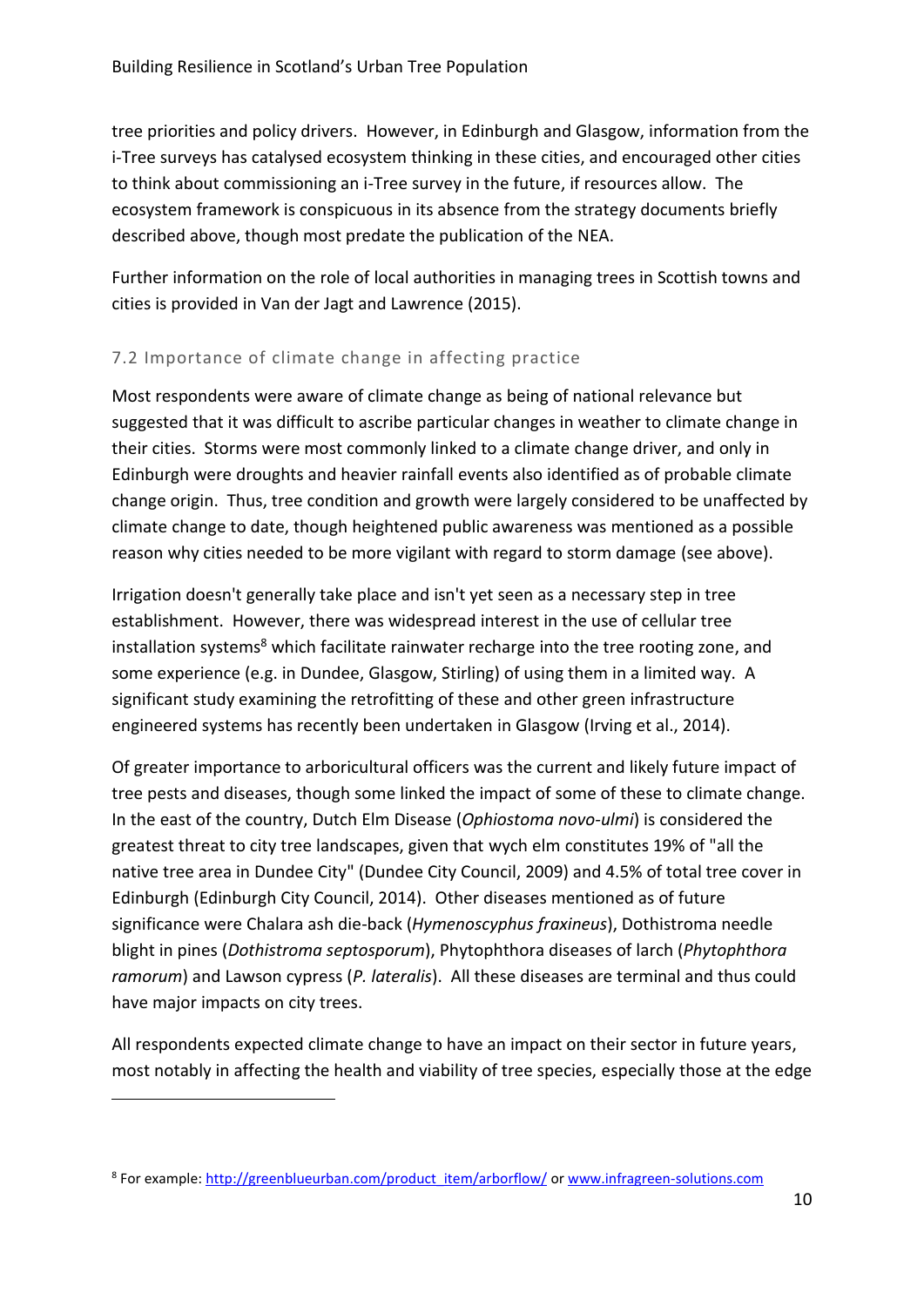of their current natural ranges. Indeed, it was considered that some species might benefit from warmer weather conditions (e.g. Norway maple and London plane in Glasgow). But the main concerns centred around the limited species diversity and ageing tree populations that make up most of the cities' street trees. The i-Tree surveys in Edinburgh and Glasgow reveal that in the former, over 65% of city trees are from only ten species, with two (sycamore and holly) each constituting over 10%. In Glasgow, ten species make up 63% of the total, again with two (ash, hawthorn) each constituting over 10%. Respondents were well aware that the legacy of limited tree species now posed a risk that required mitigation through introduction of a wider species mix. And there appeared a universal acceptance that city arboriculturists could and should meet the challenge through selection of novel tree species to explore in limited plantings. The Royal Botanic Gardens in Edinburgh were referenced with respect to the experience of growing non-native species and the opportunity to draw from this in choice of possible new species for city streets.

In all cities, choice of tree species was not restricted to native ones, with respondents demonstrating a desire to grow trees that would survive into new climatic periods whilst continuing to deliver amenity and landscape benefits. These were seemingly the principal objectives for species choice. Nevertheless, in many cities, a tendency to draw more from native species was reported, in line with traditional guidance on the benefits of using them (Scottish Executive, 2002) along with tree policies and city strategies which acknowledged the value of urban woodlands for biodiversity and wildlife habitat.

The value of urban trees for cooling and shade as ecosystem services (Table 1) relevant to climate change are picked up in some recent Scottish reports and policy documents (e.g. Dundee City Council, 2010; Emmanuel, 2013; Edinburgh City Council, 2014; Irving et al., 2014). However, the city arboriculturists broadly rejected these issues as pertinent drivers in current tree management. Instead, they reported that in Scotland, it is the *reduction* in light caused by street trees that some residents find disagreeable and for which they seek redress. Similarly, whilst the role of urban trees for carbon sequestration is acknowledged in city strategies, interview respondents identified no change in management practices that reflected this driver, such as change in silvicultural regime for urban woodlands. Whilst they accepted that trees had a part to play in reducing (fossil fuel) carbon emissions, city arboriculturists saw this as a by-product of management for primary purposes such as amenity. Nevertheless, Aberdeen City has registered one urban woodland project under the Woodland Carbon Code<sup>9</sup> and it is possible that more will follow across other Scottish cities.

<sup>9</sup> [https://mer.markit.com/br-reg/public/project.jsp?project\\_id=103000000004442](https://mer.markit.com/br-reg/public/project.jsp?project_id=103000000004442)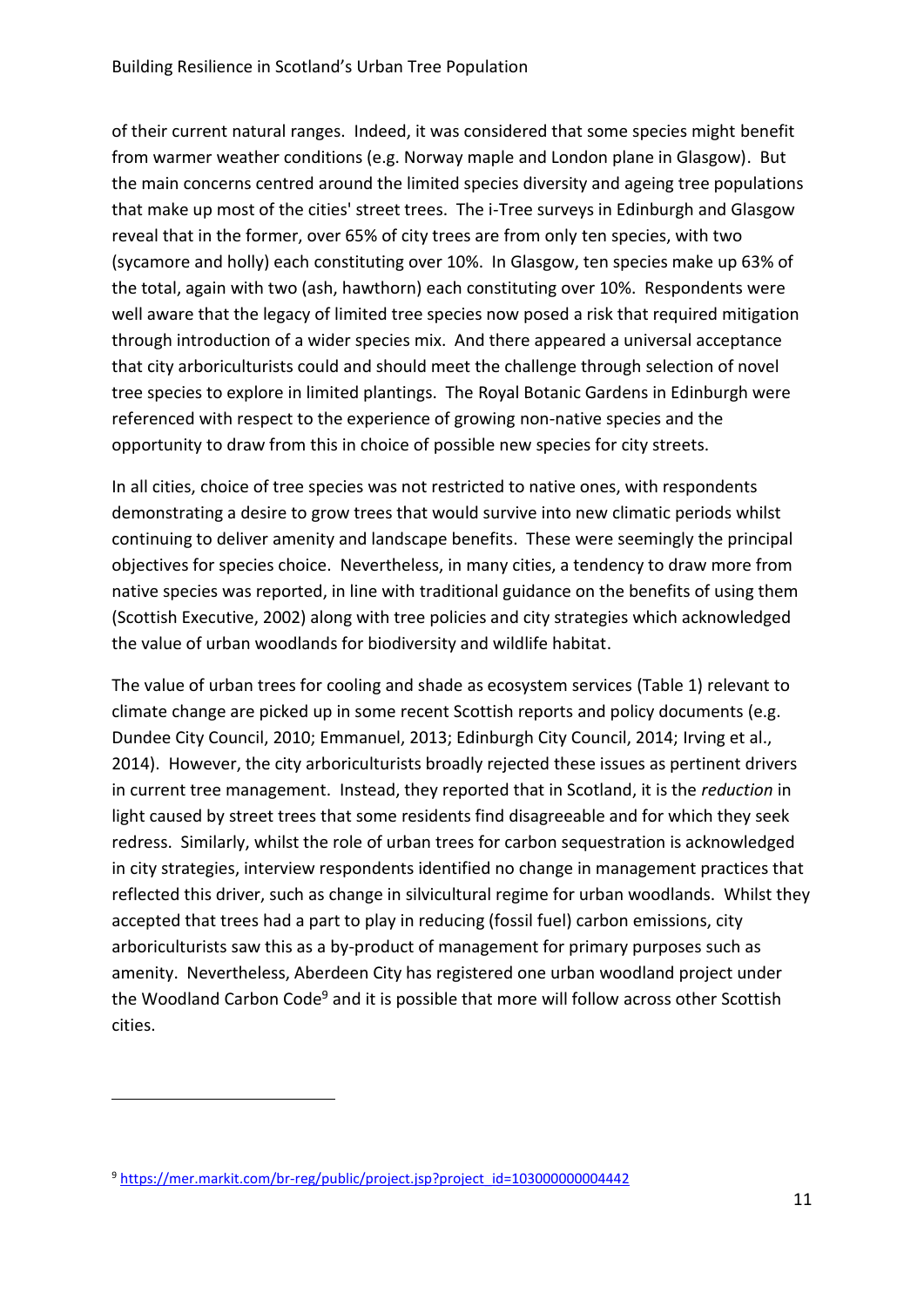A management objective which appears to support Scottish Government climate change mitigation policy is that of using arboricultural arisings for renewable energy. A recent study (O'Neill et al., 2010) has estimated just over 700,000 tonnes of arboricultural arisings are produced in Scotland each year, with over half being generated or managed by local authorities. Increasingly this is being considered for its value as feedstock for bioenergy generation and firewood, whilst timber is sold on the open market. Good examples were given from several of the cities canvassed, and some are taking on new staff to explore how to develop these income streams further. Such practices mirror the guidance for best practice in use of woody materials as given in the UK Bioenergy Strategy [\(Department of](https://www.gov.uk/government/organisations/department-of-energy-climate-change)  [Energy & Climate Change,](https://www.gov.uk/government/organisations/department-of-energy-climate-change) 2012), but interview respondents made the point that it is for financial rather than climate change reasons that such developments are being followed. Indeed, several made the point that such income streams could augment or replace diminishing central budgets and thus allow mainstream arboricultural management to continue. In this sense, sales of biomass are helping to build *economic* resilience with respect to preservation of city tree stocks. Nevertheless, start-up funding and support at senior level were still lacking in some places.

## 7.3 Constraints to and opportunities for future resilience building

The main constraints to building future resilience appear to rest on six main issues.

*7.3.1 Core Funding:* In line with national data (Heritage Lottery Fund, 2014), all city respondents identified quite significant cutbacks or realignments in their budgets. In some cases, this largely restricted activities to reactive asset management (e.g. after storms) and essential safety inspections, with little left for proactive planting programmes. One city reported that its ability to do tree management on city property (e.g. a school playground) depended on budget allocation from the department who managed the property in question, and pointed this out as a hurdle to progress. A different city had exploited funding through the Scottish Rural Development Programme (SRDP), though there had been 'problems' with this. Similarly, another city pointed to the interruption in Scottish Government WIAT funding, but looked forward to its renewal so that more proactive projects could be tackled. In addition to income from the sale of wood products (see above), one city sold its tree management services to private organisations and residents and another reported that it sometimes sought payment for tree pruning that residents insisted upon. Several pointed to the possible opportunities that i-Tree surveys might give, by putting economic value to the range of ecosystem services that a city's trees provide. It was hoped that this might open up or renew funding at an appropriate level in order to ensure delivery of such services. Edinburgh City Council has recently helped to launch a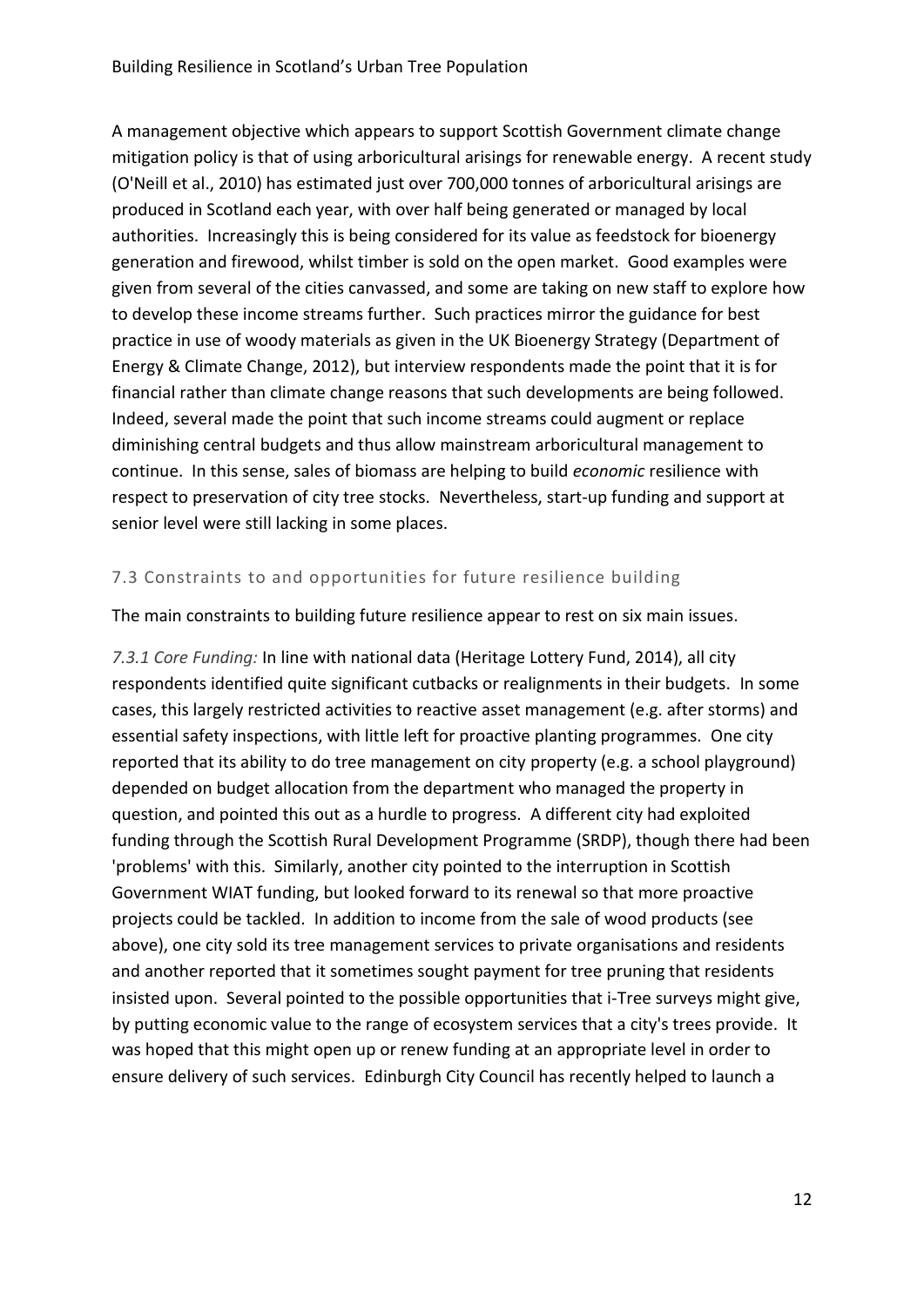public-private partnership (Tree Time Edinburgh<sup>10</sup>) in an attempt to raise private sponsorship for tree management. However, the overall impression gained was one of entrenchment, though all those interviewed remained positive about what could and needed to be done.

*7.3.2 Leadership and Support:* there was a general feeling that city trees were taken for granted by elected members and more senior authority staff, who didn't understand the benefits of trees, or the work required for delivery of such benefits. Tree issues were below the 'political radar'. In addition, there was little tangible linkage with climate change at senior level, despite some references in city tree strategies. Others reported confusion and contradiction between planning and environment departments in respect of tree policy. One respondent also pointed to a perceived distance between Scottish Government policy makers and what arboricultural managers were expected to do on the ground - there was no 'follow up' and this was regretted.

*7.3.3 Interaction with other authorities:* several city arboriculturists identified that opportunities for tree preservation and introduction of new trees was very dependent upon a good professional understanding with other city departments, especially planners, landscape architects and road engineers. Some reported relatively good working relationships, others less so. Engineers, in particular, were identified as having a relatively poor understanding of trees in relation to structures and tended to be risk averse. However, good working relationships could do much to alleviate misunderstanding and this opened up possibilities for tree planting, for example in new development or road schemes. Those arboriculturists interviewed demonstrated a proactive approach to engaging with their local authority colleagues, and the impression was given that this was entirely necessary for trees to be considered effectively when plans for new development took place. Only one respondent indicated a partnership approach with discussions taking place early in the planning process, though others may occur. This probably reflects the comparatively lowly position where tree management is placed, as discussed above. Loss and rapid changes in local authority staff were also put forward as constraints to progress.

*7.3.4 Availability of land:* new tree planting is largely restricted to new developments, and there are only limited opportunities to increase the diversity of tree species in a city. Tree officers often have to make the case for inclusion of trees in new schemes, and it appears that they succeed where they can. Species choice is chiefly dictated by the developer though arboricultural officers seek to negotiate for those that they consider will endure future conditions. Recent interests in Sustainable Urban Drainage Schemes (SUDS) also has the potential for release of land with opportunities for tree planting though one city

<sup>10</sup> <http://www.tree-time.com/>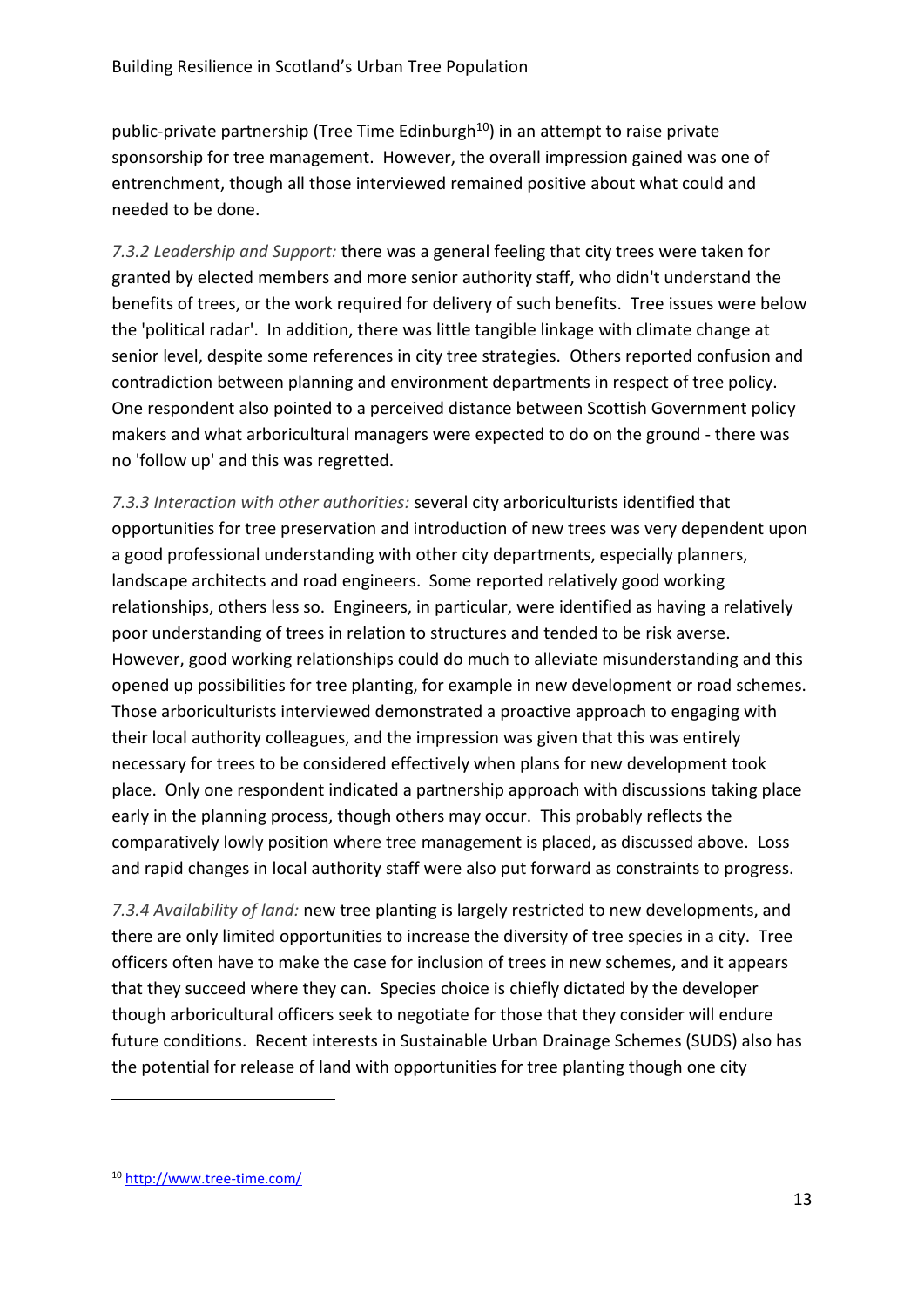reported a current loss of trees as a result of such schemes, with ambitions to redress this balance in the future. There is perhaps more opportunity for planting in the peri-urban zones surrounding the city, with some cities seeking to encourage the establishment of woodland on surrounding agricultural land for recreational purposes and others such as Glasgow interested in exploring the role of woodland in reducing flood risk there (Forest Research, 2013).

*7.3.5 Attitudes of residents:* Interview respondents painted a picture of a fairly traditional approach to trees amongst most city residents. Most appeared to take trees for granted unless they were perceived as causing nuisance, particularly through aphids and honeydew or by blocking light to housing. There is no Tree Warden Scheme<sup>11</sup> (as run by the UK Tree Council) in Scotland, and as yet only infrequent community engagement through joint projects, although a few examples were offered<sup>12</sup>. Several arboricultural officers made the point forcefully that managing volunteers takes a considerable resource if it is to be done effectively and safely, and such resources are not currently in existence. Thus, in the context of building resilience, there currently seems to be only a limited prospect of community support, either for increasing the central budget for city trees or to participate in activities related to city trees such as tree health surveillance. However, it is possible that this position could change through targeted enabling and information programmes.

Citizen pressure groups can have a bearing on how arboricultural management could take place, a good example of which is the "Save the Tullos Deer Community $13"$  in Aberdeen. Here, some city residents have strongly disputed the deer culling policy of the city council, which has been adopted in part for good silvicultural and arboricultural reasons. It is evident that this dispute remains unresolved but it is perceived as preventing arboricultural best practice from taking place. It highlights that some sections of society are very willing to challenge scientific and professional opinion regarding wildlife and tree management. Other city respondents mentioned some citizen pressure to plant only native species, though this was seen as a manageable issue.

*7.3.6 The Nursery Trade:* The importance of the nursery trade was raised by several respondents, as any requests for a diversity of suitable tree species for future Scottish conditions must be met by supply if progress in resilience building is to be made. One officer also questioned the genotypic variation of current nursery stock, suggesting that clonal stock would be more vulnerable to impacts as discussed above. In view of recent experience in connection with the introduction of ash die-back (*Hymenoscyphus fraxineus)*

<sup>11</sup> <http://www.treecouncil.org.uk/Take-Part/Tree-Wardens>

<sup>12</sup> For example, Glasgow Tree Lovers' Society [\(http://www.gtls33.org/\)](http://www.gtls33.org/)

<sup>13</sup> <https://www.facebook.com/pages/Save-The-Tullos-Hill-Deer/152573201473640>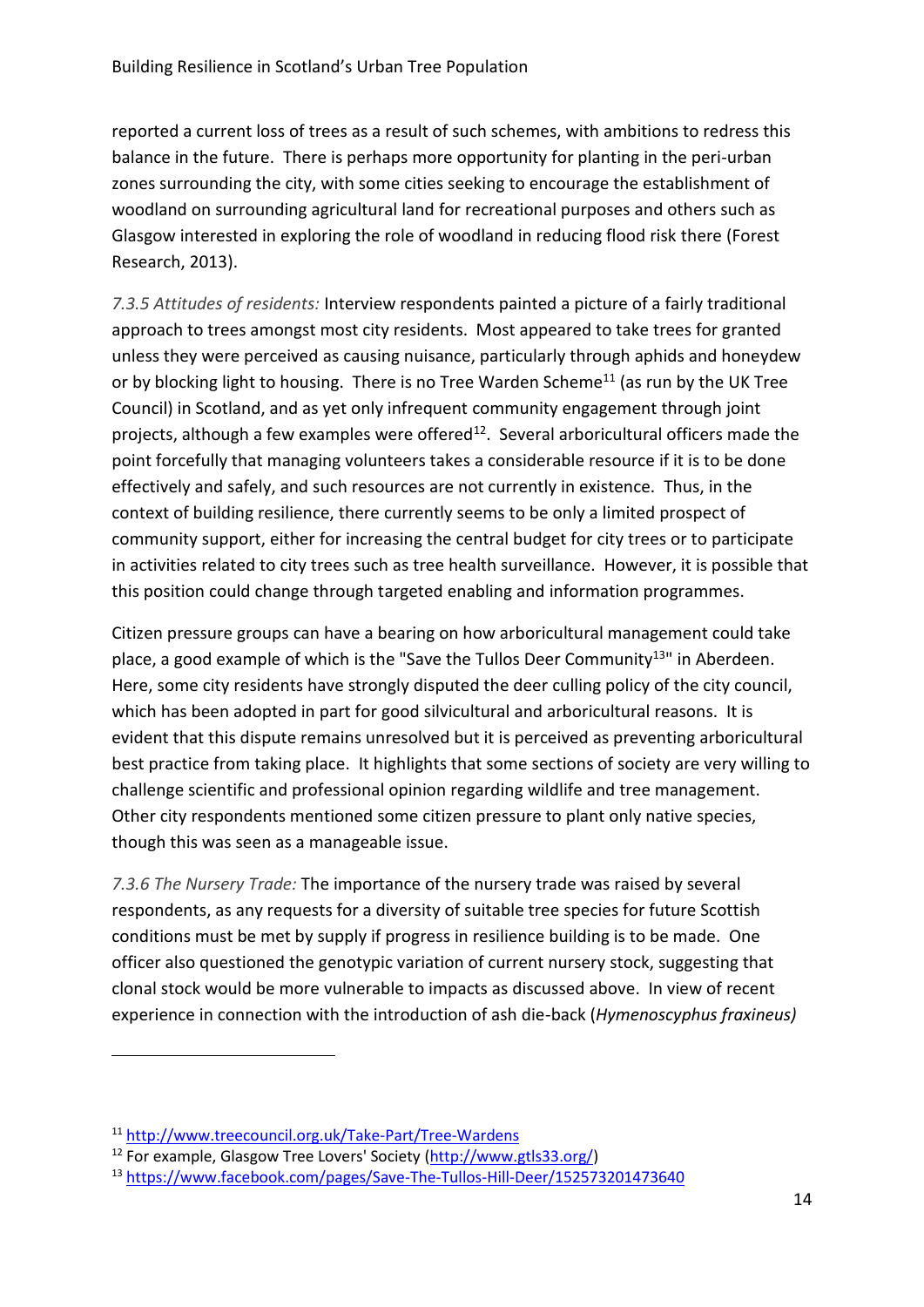into Britain through importation of plant material from mainland Europe, the need to purchase from local nurseries was stressed. Native woodland policy in Scotland is to recommend tree stock raised from local seed sources (Forestry Commission, 2006), though this hasn't been possible in practice (Cavers and Cottrell, 2015). Some nursery companies were praised for their support in helping practitioners choose 'the right tree for the right place' but it was implied that more could be done. Information on provenance and genotype are largely absent from nursery websites, and policies of growing from seed from UK (veteran) source trees<sup>14</sup> assume that these provenances are well suited to future climates.

# **8. Discussion**

<u>.</u>

Scottish arboricultural officers appear to share very similar views and positions regarding the implications of climate change and of building resilience. Put simply, climate change has yet to make a significant impact on urban trees or their management. Instead, the combination of ageing tree populations coupled with a recent 'rain' of insect pests and microbial pathogens has brought home to arboricultural managers the need to respond by diversifying the demographic profile and species composition of their city trees. Such responses are also appropriate to meet the challenge of climate change, when this begins to impact on tree physiology and woodland ecology.

Nevertheless, building resilience will take some time, and the pertinent question is whether such responses are likely to be in advance of the projected impacts, or lag behind them. Certainly, recessionary budget cuts in recent years have prevented much proactivity, but it could be argued that it makes little sense to fell trees prematurely if they remain in good or satisfactory health and perform their primary function of helping to soften the urban landscape. Provided there are the means to replace ailing trees with species more suited to climates 'round the corner', and that might be resistant to likely pests and pathogens, this might be a proportionate response, and it is one that seems to be happening. Likewise, there is no 'one model fits all' solution as different cities will have different views and attitudes to species choice and it is probably more desirable to see evolution rather than revolution in this matter.

However, faced with statistics like those from Edinburgh where there are nearly 100,000 critical or dying trees (p. 6), it is necessary to ask if an adequate response has been made. Will future generations simply experience Scottish cities with far fewer trees in them, in spite of increased understanding of what real values they provide to urban societies? Some cities have published Tree and Woodland Strategies and Action Plans, but not all. And with

<sup>14</sup> e.g.<https://www.barcham.co.uk/why-barcham/our-ethos/>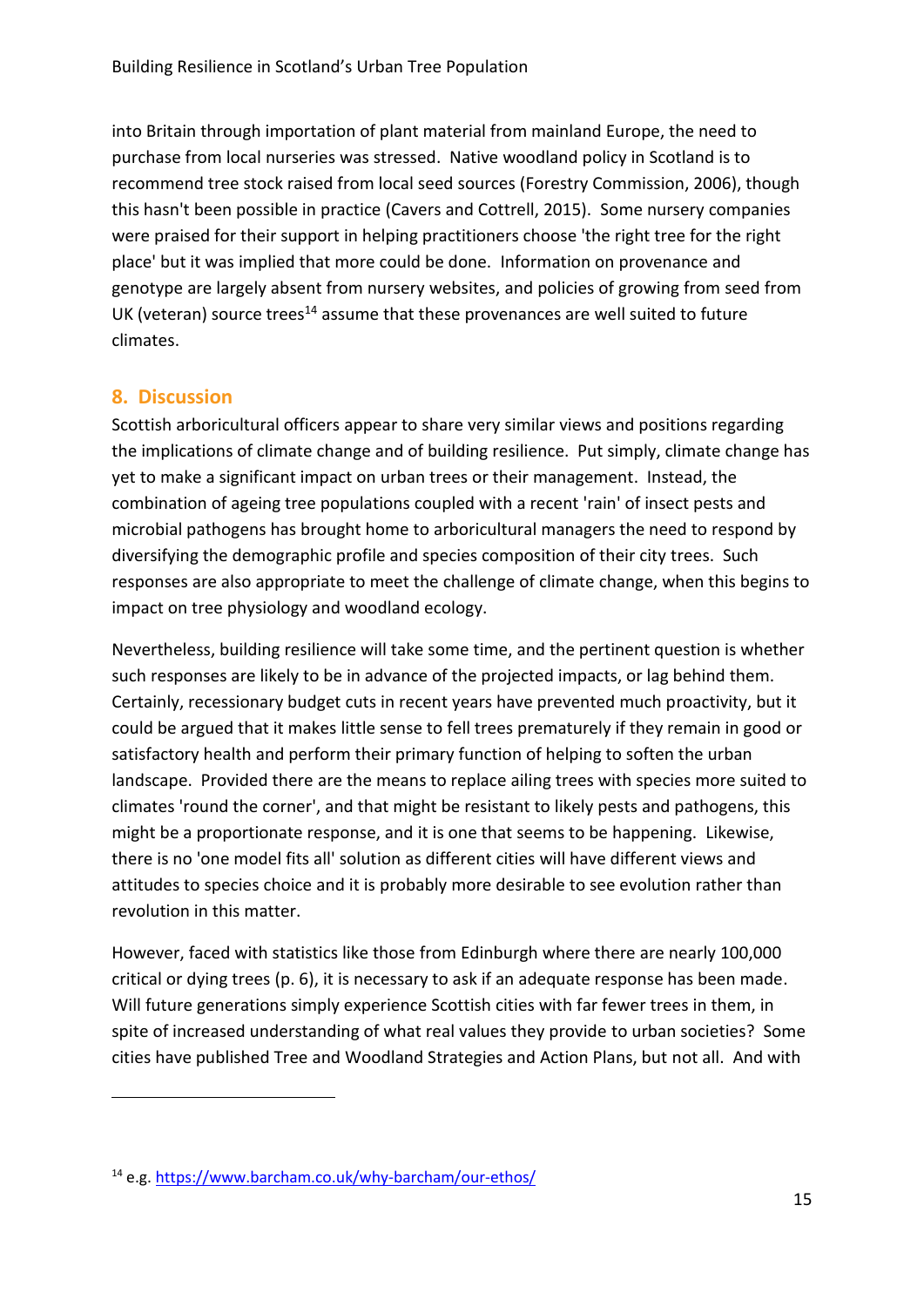resources and political leadership in comparatively short supply, it is not clear whether all the ambitions in these documents will be met. Worldwide, other cities are faced with similar challenges (for example Lyon, France; Melbourne, Australia; Toronto, Canada) and these appear to embrace more radical intervention to ensure a continuity in city tree populations for the future (see Ségur et al., 2011; City of Toronto, Parks, Forestry and Recreation, Urban Forestry, 2013; City of Melbourne, 2014;). It seems vital that city tree policies are interwoven with all other policy areas which have a bearing on tree survival and longevity. These include planning, green infrastructure, roads and communications, energy, flooding and water management, recreation, biodiversity and climate change. In this way, arboricultural officers would be better supported to meet the obvious challenge they have.

There was no clear evidence of the monitoring of adaptation mainly because in the context of climate change, this concept is largely absent from city tree and woodland strategies and was rarely used during interviews. The Asset Management systems in place, or being developed, in nearly all cities probably provide the most robust data from which to track adaptation but only if these systems can preserve tree information and prevent updates from rewriting over existing data. It would seem that some of these possess audit trail options<sup>15</sup> and are therefore capable of appropriate interrogation. However, work to develop appropriate adaptation indicators in this field is ongoing.

With a few exceptions, there was little enthusiasm for proactive novel research and/or the development of new decision support system (DSS) tools, though acceptance that the latter had some value if used correctly. Arboricultural officers appeared knowledgeable and experienced in the facets of their work related to resilience building, and drew from each other's experience in groups such as the Scottish Tree Officers Group (STOG) and in informal bilateral contact. Forest Research (FR) came in for special praise in respect of individual support given to arboricultural officers when contact was made with particular FR experts. There was a widespread interest in whether i-Tree ecosystem valuation techniques would prove useful in identifying the real importance of city and town trees to more senior city administrators. Further development of the i-Tree model to fit better with British conditions seems warranted. One city suggested that Forest Research had an important role in independently evaluating the results of i-Tree surveys in order to assess city tree sustainability and vulnerability and help refine policy. Other requests for supporting research focused on the genotypic variability of city trees, more information on species choice and on tree performance in trench systems. One city sought help to convert national statements on climate change to the city scale and to translate these into management

<sup>15</sup> e.g.<http://www.ezytreev.com/>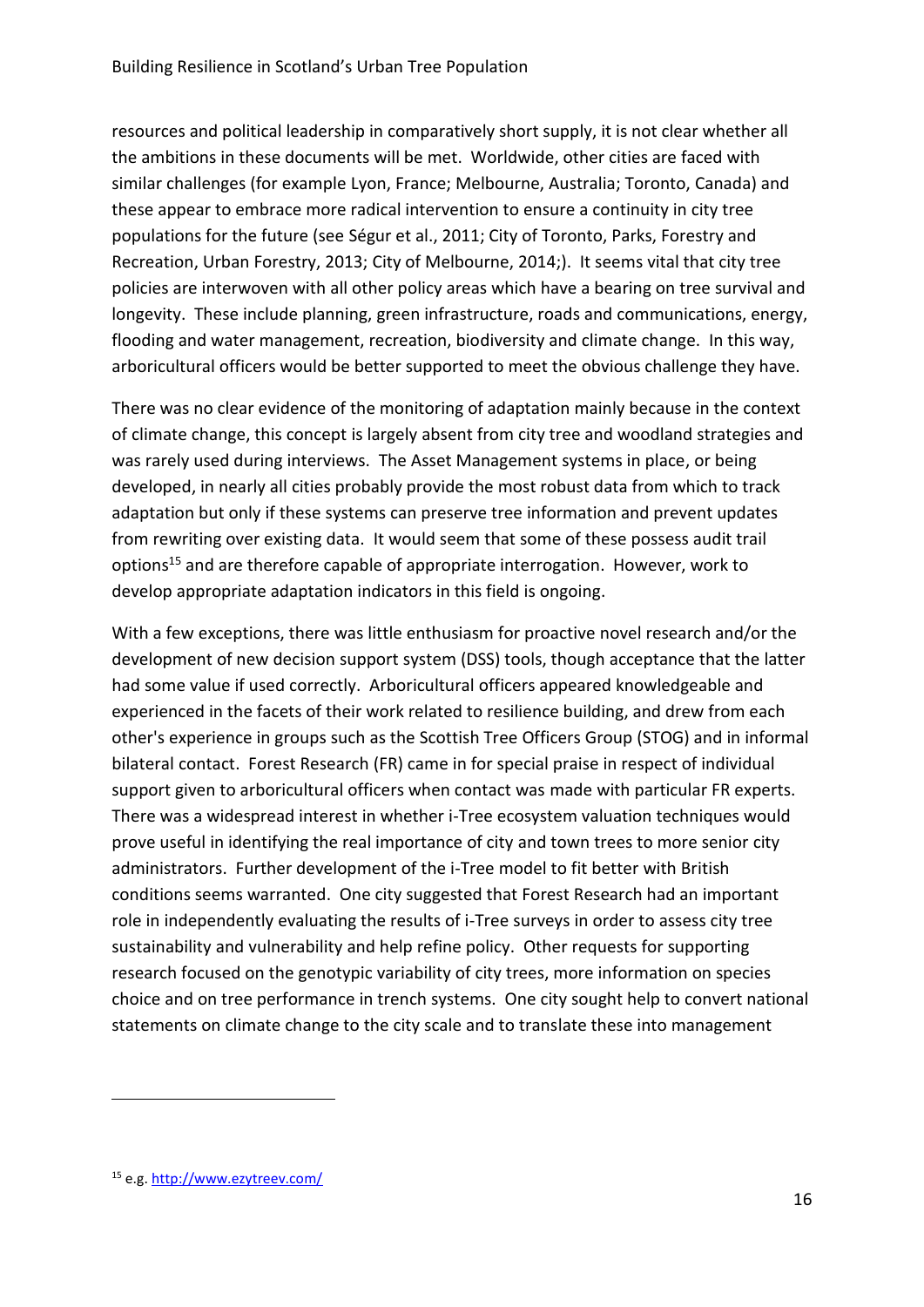options that could be applied on the ground. There was a general request that relevant new findings are transmitted more effectively to those who can use them.

Of equal interest perhaps was the role that researchers might have in promoting the importance of urban trees in other fora. For example, it was suggested that scientific presentations should be made to the Chief Executives Conference (Convention of Scottish Local Authorities<sup>16</sup>), as well as to engineers and planners.

# **9. Conclusions**

Modern valuation techniques such as i-Tree which embrace the ecosystem framework reveal that Scottish city trees have significant value for society. Yet the cities studied point to an ageing tree population under threat from pests, pathogens and people. There is a good understanding in city park, greenspace and environment departments of how to build resilience in city trees. Some actions such as diversifying tree species and finding commercial opportunity in urban woodland management are already taking place but progress has been slowed due to recent resource constraints. Such a position is not unique to Scotland, nor to the arboricultural sector. Nevertheless, there is considerable potential for city arboricultural officers to communicate effectively with their colleagues, with elected members and the wider community to raise awareness of the wide range of benefits that city trees can bring.

# **Acknowledgements**

I thank all individuals named in Table 2 for the time they generously gave me during this research project.

<sup>16</sup> <http://www.cosla.gov.uk/>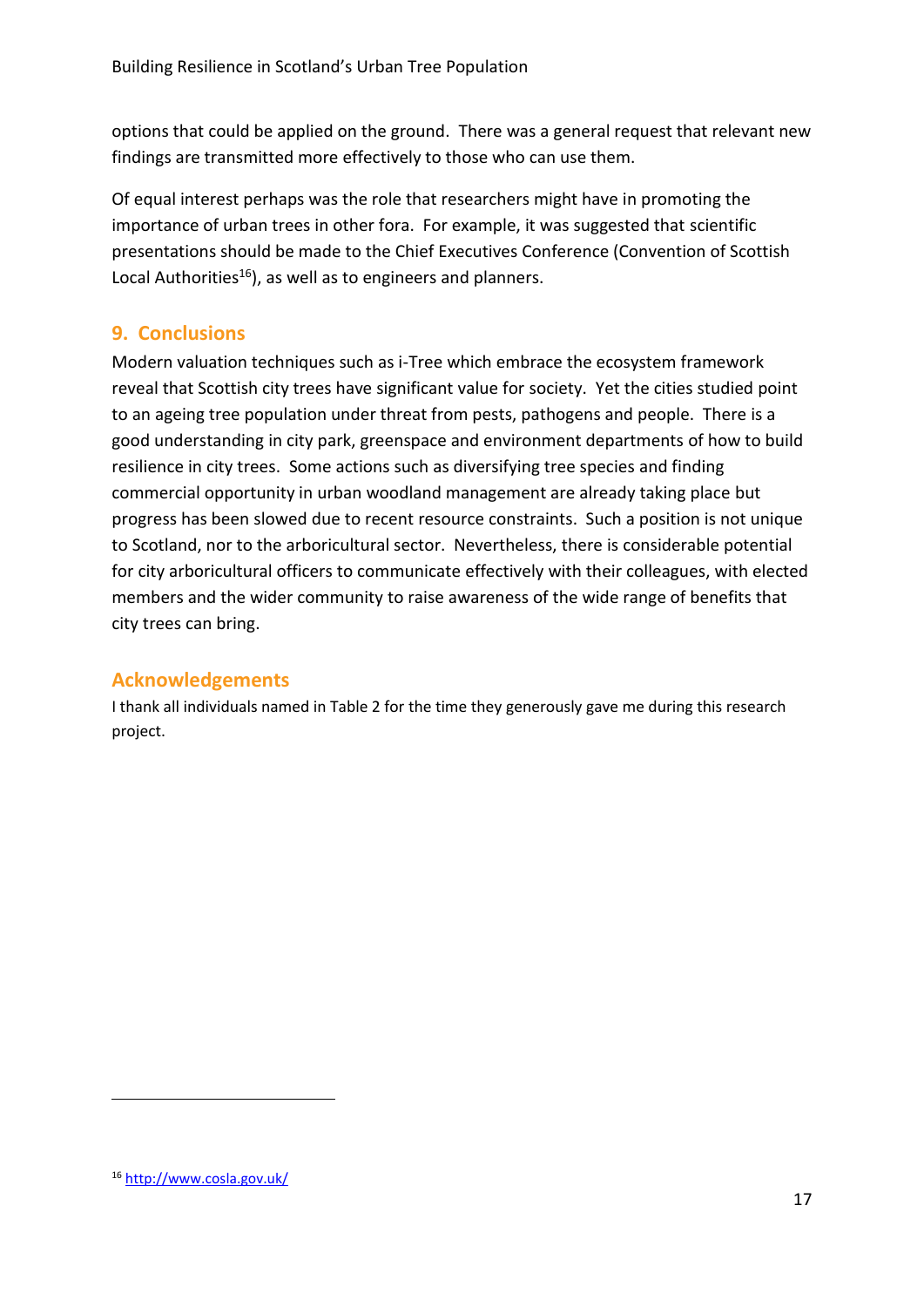# **References**

Aberdeenshire Council (2005). *Forest and woodland strategy for Aberdeenshire and Aberdeen City*. [http://www.aberdeenshire.gov.uk/natural/trees/forest\\_strategy05.pdf](http://www.aberdeenshire.gov.uk/natural/trees/forest_strategy05.pdf)

Bell, S., Hamilton, V., Montarzino, A., Rothnie, H., Travlou, P. and Alves, S. (2008). *Greenspace and quality of life: a critical literature review*. Greenspace Scotland Research Report, Stirling.

[http://greenspacescotland.org.uk/SharedFiles/Download.aspx?pageid=133&mid=129&fileid](http://greenspacescotland.org.uk/SharedFiles/Download.aspx?pageid=133&mid=129&fileid=95) [=95](http://greenspacescotland.org.uk/SharedFiles/Download.aspx?pageid=133&mid=129&fileid=95)

Britt, C. and Johnston, M. (2008). Trees in Towns II – *A new survey of urban trees in England and their condition and management*. Department for Communities and Local Government, London.

Cavers, S. and Cottrell, J.E. (2015). The basis of resilience in forest tree species and its use in adaptive forest management in Britain. *Forestry* **88**, 13-26.

City of Melbourne (2014). *Urban forest strategy. Making a great city greener 2012-2032*. [http://www.melbourne.vic.gov.au/Sustainability/UrbanForest/Documents/Urban\\_Forest\\_Strategy.pdf](http://www.melbourne.vic.gov.au/Sustainability/UrbanForest/Documents/Urban_Forest_Strategy.pdf)

City of Toronto, Parks, Forestry and Recreation, Urban Forestry (2013). Sustaining & Expanding the Urban Forest: Toronto's Strategic Forest Management Plan. Toronto, Ontario. [http://www1.toronto.ca/City%20Of%20Toronto/Parks%20Forestry%20&%20Recreation/Ur](http://www1.toronto.ca/City%20Of%20Toronto/Parks%20Forestry%20&%20Recreation/Urban%20Forestry/Files/pdf/B/backgroundfile-55258.pdf) [ban%20Forestry/Files/pdf/B/backgroundfile-55258.pdf](http://www1.toronto.ca/City%20Of%20Toronto/Parks%20Forestry%20&%20Recreation/Urban%20Forestry/Files/pdf/B/backgroundfile-55258.pdf)

Davies, L., Kwiatkowski, L., Gaston, K.J., Beck, H., Brett, H., Batty, M., Scholes, L., Wade, R., Sheate, W.R., Sadler, J., Perino, G., Andrews, B., Kontoleon, A., Bateman, I. and Harris, J.A. (2011). Chapter 10: Urban. In: *The UK National Ecosystem Assessment Technical Report*. UK National Ecosystem Assessment, UNEP-WCMC, Cambridge.

[Department of Energy & Climate Change](https://www.gov.uk/government/organisations/department-of-energy-climate-change) (2012). *UK Bioenergy Strategy*. DECC, London. [https://www.gov.uk/government/uploads/system/uploads/attachment\\_data/file/48337/51](https://www.gov.uk/government/uploads/system/uploads/attachment_data/file/48337/5142-bioenergy-strategy-.pdf) [42-bioenergy-strategy-.pdf](https://www.gov.uk/government/uploads/system/uploads/attachment_data/file/48337/5142-bioenergy-strategy-.pdf)

Dundee City Council (2009). *Dundee tree and urban forestry policy*. <http://www.dundeecity.gov.uk/sites/default/files/publications/urbanpolicy.pdf>

Dundee City Council (2010). *Dundee TWIG. Trees & woods in greenspace action plan*. <http://www.dundeecity.gov.uk/sites/default/files/publications/twigactplan.pdf>

Edinburgh City Council (2014). *Trees in the city. Trees and woodlands action plan, January 2014*.

[http://www.edinburgh.gov.uk/download/downloads/id/1540/trees\\_in\\_the\\_city\\_action\\_pla](http://www.edinburgh.gov.uk/download/downloads/id/1540/trees_in_the_city_action_plan) [n](http://www.edinburgh.gov.uk/download/downloads/id/1540/trees_in_the_city_action_plan)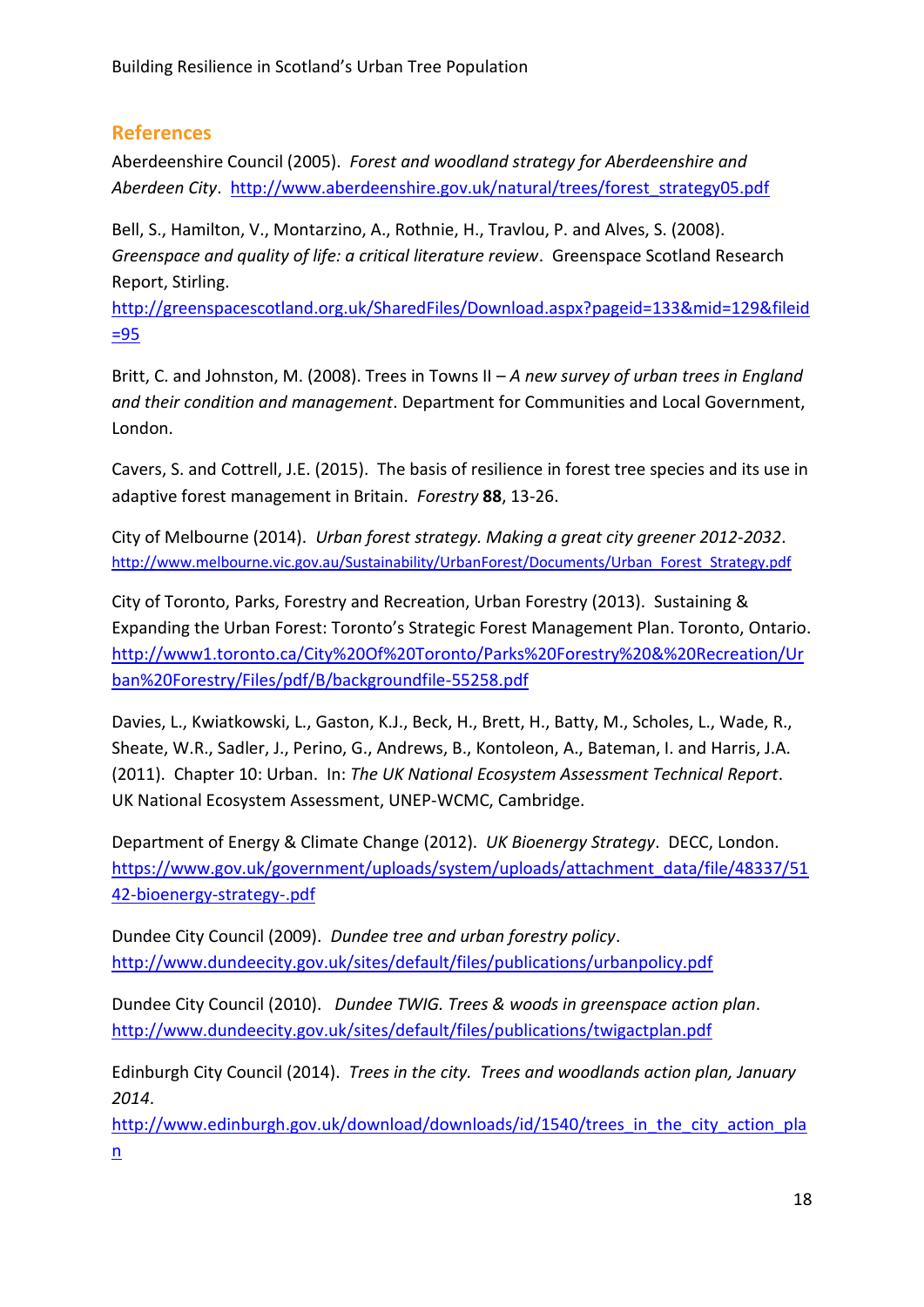Emmanuel, R. (2013). *Green Infrastructure for overheating adaptation in Glasgow*. Final Report to Glasgow Clyde Valley Green Network Partnership (GCVGNP). [http://www.gcvgreennetwork.gov.uk/212-green-infrastructure-for-overheating-adaptation](http://www.gcvgreennetwork.gov.uk/212-green-infrastructure-for-overheating-adaptation-in-glasgow/file)[in-glasgow/file](http://www.gcvgreennetwork.gov.uk/212-green-infrastructure-for-overheating-adaptation-in-glasgow/file)

Emmanuel, R. and Krüger, E. (2012). Urban heat island and its impact on climate change resilience in a shrinking city: The case of Glasgow, UK. *Building and Environment* **[53](http://www.sciencedirect.com/science/journal/03601323/53/supp/C)**, 137– 149.

Forest Research (2010). *Benefits of green infrastructure*. Report by Forest Research. Forest Research, Farnham.

[http://www.forestry.gov.uk/pdf/urgp\\_benefits\\_of\\_green\\_infrastructure.pdf/\\$FILE/urgp\\_be](http://www.forestry.gov.uk/pdf/urgp_benefits_of_green_infrastructure.pdf/$FILE/urgp_benefits_of_green_infrastructure.pdf) nefits of green infrastructure.pdf

Forest Research (2013). *Climate change adaptation in the Glasgow and Clyde Valley: opportunity mapping for woodland creation to reduce flood risk*. Report prepared for the GCV Green Network Partnership. [http://www.gcvgreennetwork.gov.uk/211-climate](http://www.gcvgreennetwork.gov.uk/211-climate-change-adaptation-in-the-glasgow-and-clyde-valley-opportunity-mapping-for-woodland-creation-to-reduce-flood-risk/file)[change-adaptation-in-the-glasgow-and-clyde-valley-opportunity-mapping-for-woodland](http://www.gcvgreennetwork.gov.uk/211-climate-change-adaptation-in-the-glasgow-and-clyde-valley-opportunity-mapping-for-woodland-creation-to-reduce-flood-risk/file)[creation-to-reduce-flood-risk/file](http://www.gcvgreennetwork.gov.uk/211-climate-change-adaptation-in-the-glasgow-and-clyde-valley-opportunity-mapping-for-woodland-creation-to-reduce-flood-risk/file)

Forestry Commission (2006). *Seed sources for planting native trees and shrubs in Scotland*. Forestry Commission Scotland Guidance Note, 10 pp. <http://scotland.forestry.gov.uk/images/corporate/pdf/seedsourcefcfc151.pdf>

Forestry Commission Scotland (2011). *Woods in and around Scotland. The story so far*. Forestry Commission, Edinburgh.

<http://scotland.forestry.gov.uk/images/corporate/pdf/WIATProgressReportstorysofar.pdf>

Forestry Commission Scotland (2013). *Climate Change Programme*. Forestry Commission, Edinburgh. [http://scotland.forestry.gov.uk/images/corporate/pdf/climate-change](http://scotland.forestry.gov.uk/images/corporate/pdf/climate-change-programme.pdf)[programme.pdf](http://scotland.forestry.gov.uk/images/corporate/pdf/climate-change-programme.pdf)

Glasgow City Council (2013). *Design Guide. New Residential Areas*. <http://www.glasgow.gov.uk/CHttpHandler.ashx?id=15298&p=0>

Greenspace Scotland (2009). *State of Scotland's Greenspace 2009*. Greenspace Scotland, Stirling.

<http://www.greenspacescotland.org.uk/SharedFiles/Download.aspx?pageid=133&mid=129&fileid=278>

Heritage Lottery Fund (2014). *State of UK public parks 2014*. Research report to Heritage Lottery Fund, June 2014.

[http://www.hlf.org.uk/file/10325/download?token=\\_CydIHinzYaJyX9xVmRtFv0qLEhimcImH2Xw3TK8yU4](http://www.hlf.org.uk/file/10325/download?token=_CydIHinzYaJyX9xVmRtFv0qLEhimcImH2Xw3TK8yU4)

Hutchings, T., Lawrence, V. and Brunt, A. (2012). *Estimating the ecosystem services value of Edinburgh's trees*. Forest Research, Farnham.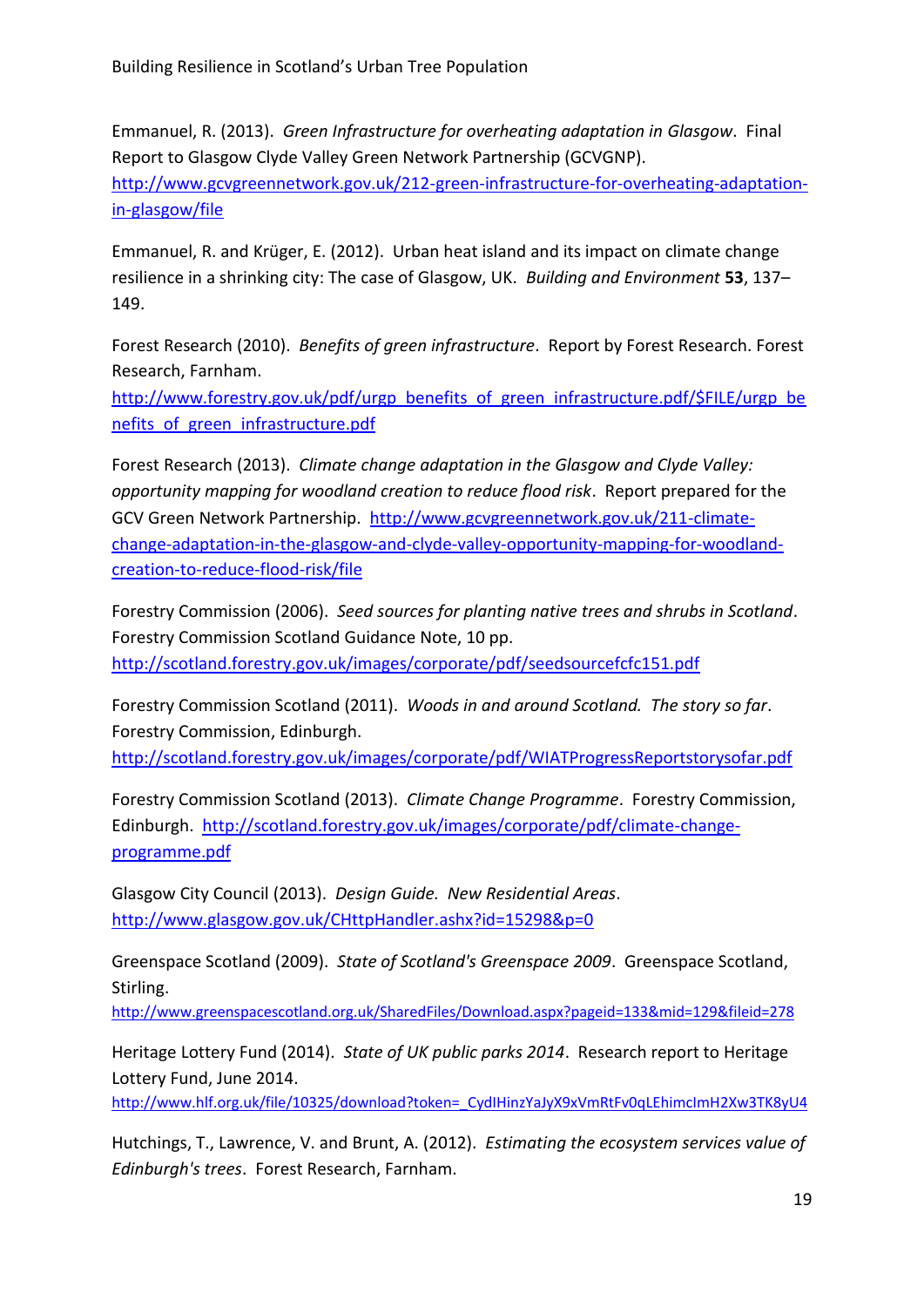[http://www.edinburgh.gov.uk/download/downloads/id/1540/trees\\_in\\_the\\_city\\_action\\_pla](http://www.edinburgh.gov.uk/download/downloads/id/1540/trees_in_the_city_action_plan) [n](http://www.edinburgh.gov.uk/download/downloads/id/1540/trees_in_the_city_action_plan)

Irving, D., Esposito, R., Finkle, M., Corbett, A. and Hislop, M. (2014). *Central Glasgow: retrofitting green infrastructure – a case study*. Greenspace Scotland. [http://greenspacescotland.org.uk/SharedFiles/Download.aspx?pageid=133&mid=129&fileid](http://greenspacescotland.org.uk/SharedFiles/Download.aspx?pageid=133&mid=129&fileid=464)  $=464$ 

Mackinnon, K.A.H. (2013). *Measuring Edinburgh's Surface Urban Heat Island*. Unpublished M.Sc. thesis, University of Edinburgh.

Millennium Ecosystem Assessment (2005). *Ecosystems and human well-being.: synthesis*. Island Press, Washington D.C.

National Tree Safety Group (2011). Common sense risk management of trees. Landowner summary of guidance on trees and public safety in the UK for estates and smallholdings. Forestry Commission, Edinburgh.<http://www.forestry.gov.uk/safetreemanagement>

O'Neill, A., Trail, A., Picking, A., Nevin, M. and Holmes, N. (2010). *Arboricultural Arisings Scotland Study*. Report to the Forestry Commission Scotland. International Synergies Ltd. <http://www.biomassenergycentre.org.uk/pls/portal/url/ITEM/00708E0BF8A980B4E05014AC080462D2>

Quine, C.P., Cahalan, C., Hester, A., Humphrey, J., Kirby, K., Moffat, A.J. and Valatin, G. (2011). *Chapter 8: Woodlands*. UK National Ecosystems Assessment Technical Report. UNEP-WCMC, Cambridge. 53 pp. [http://uknea.unep](http://uknea.unep-wcmc.org/LinkClick.aspx?fileticket=EuaMBUTBZIU%3D&tabid=82)[wcmc.org/LinkClick.aspx?fileticket=EuaMBUTBZIU%3D&tabid=82](http://uknea.unep-wcmc.org/LinkClick.aspx?fileticket=EuaMBUTBZIU%3D&tabid=82)

Ray, D. (2008). *Impacts of climate change on forestry in Scotland – a synopsis of spatial modelling research*. Forestry Commission Research Note FCRN101. Forestry Commission, Edinburgh. [http://www.forestry.gov.uk/pdf/FCRN101.pdf/\\$file/FCRN101.pdf](http://www.forestry.gov.uk/pdf/FCRN101.pdf/$file/FCRN101.pdf)

Rockefeller Foundation (2009). *Building Climate Change Resilience*. [http://acccrn.net/sites/default/files/publication/attach/10\\_RF\\_WhitePaper\\_Resilience.pdf.](http://acccrn.net/sites/default/files/publication/attach/10_RF_WhitePaper_Resilience.pdf)

Royal Society (2014). *Resilience to extreme weather*. Royal Society Science Policy Centre report 02/14, London. [https://royalsociety.org/~/media/policy/projects/resilience-climate](https://royalsociety.org/~/media/policy/projects/resilience-climate-change/resilience-full-report.pdf)[change/resilience-full-report.pdf](https://royalsociety.org/~/media/policy/projects/resilience-climate-change/resilience-full-report.pdf)

Rumble, H., Rogers, K., Doick, K. and Hutchings, T. (2015). Valuing urban trees in Glasgow. Assessing the Ecosystem Services of Glasgow's Urban Forest: A Technical Report. Unpublished Report, Forest Research, Farnham.

Scottish Executive (2002). *Guide to native trees and shrubs. A Designer's Guide to their Selection, Procurement & Use in Road Landscape*. [http://www.aberdeenshire.gov.uk/planning/devservices/biodiversity/Scotland%27s%20Nati](http://www.aberdeenshire.gov.uk/planning/devservices/biodiversity/Scotland%27s%20Native%20Trees%20and%20Shrubs%20A%20Designer%27s%20Guide%20to%20their%20Selection,%20Procurement%20and%20Use%20in%20Road%20Landscaping.pdf)